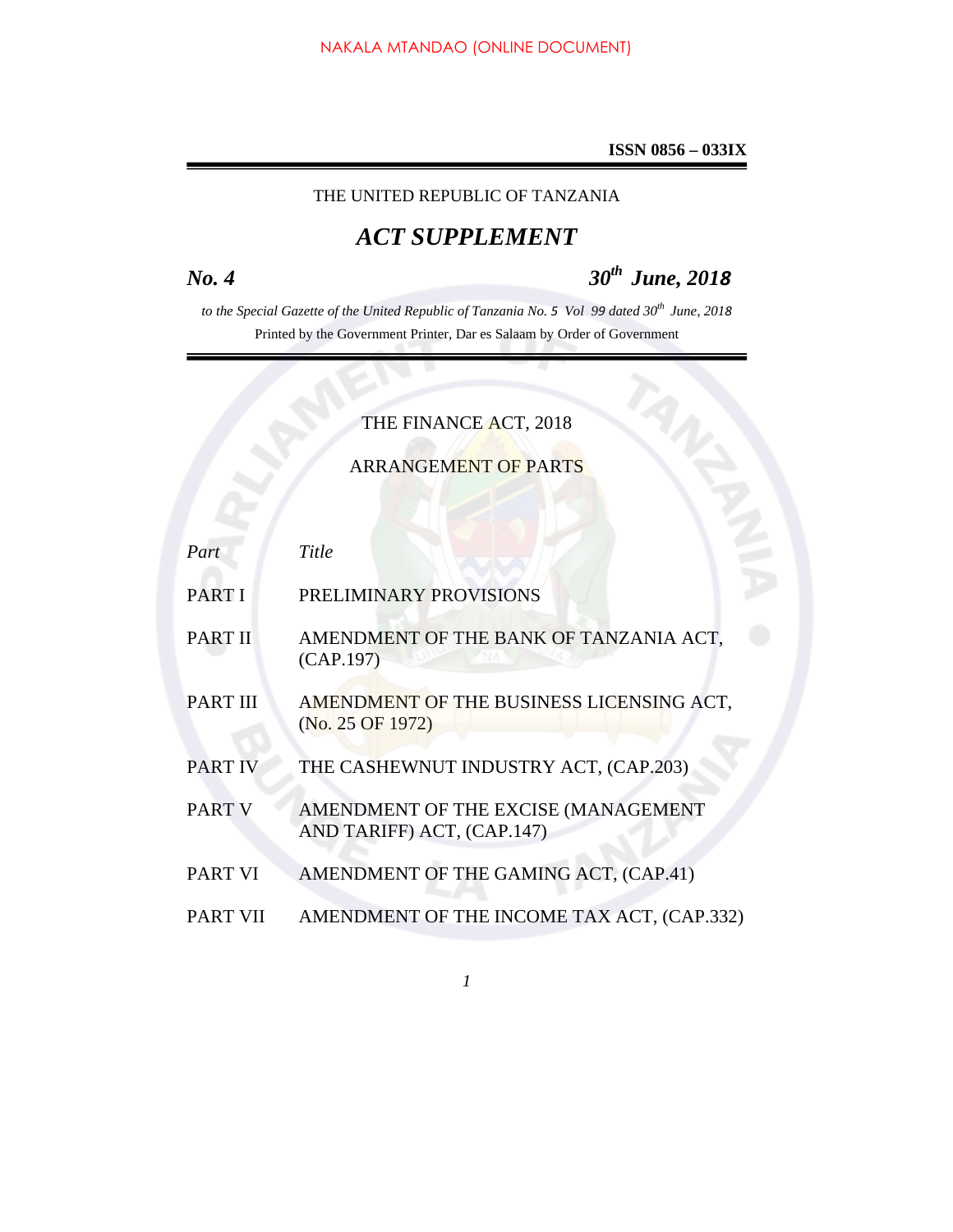| No.4             | NAKALA MTANDAO (ONLINE DOCUMENT)<br>The Finance Act                  | 2018 |
|------------------|----------------------------------------------------------------------|------|
| PART VIII        | AMENDMENT OF THE LAND ACT, (CAP.113)                                 |      |
| PART IX          | AMENDMENT OF THE LOCAL GOVERNMENT<br>FINANCES ACT, (CAP.290)         |      |
| PART X           | AMENDMENT OF THE MINING ACT, (CAP.123)                               |      |
| PART XI          | REPEAL OF THE PLANNING COMMISSION ACT,<br>(CAP.314)                  |      |
| PART XII         | AMENDMENT OF THE PORT SERVICE CHARGE<br>ACT, (CAP.264)               |      |
| PART XIII        | AMENDMENT OF THE PUBLIC FINANCE ACT,<br>(CAP.348)                    |      |
| <b>PART XIV</b>  | AMENDMENT OF THE ROAD AND FUEL TOLLS<br>ACT, (CAP.220)               |      |
| PART XV          | AMENDMENT OF THE TANZANIA REVENUE<br><b>AUTHORITY ACT, (CAP.399)</b> |      |
| PART XVI         | AMENDMENT OF THE TAX ADMINISTRATION ACT,<br>(CAP. 438)               |      |
| <b>PART XVII</b> | AMENDMENT OF THE VAUE ADDED TAX ACT.<br>(CAP.148)                    |      |
|                  |                                                                      |      |
|                  |                                                                      |      |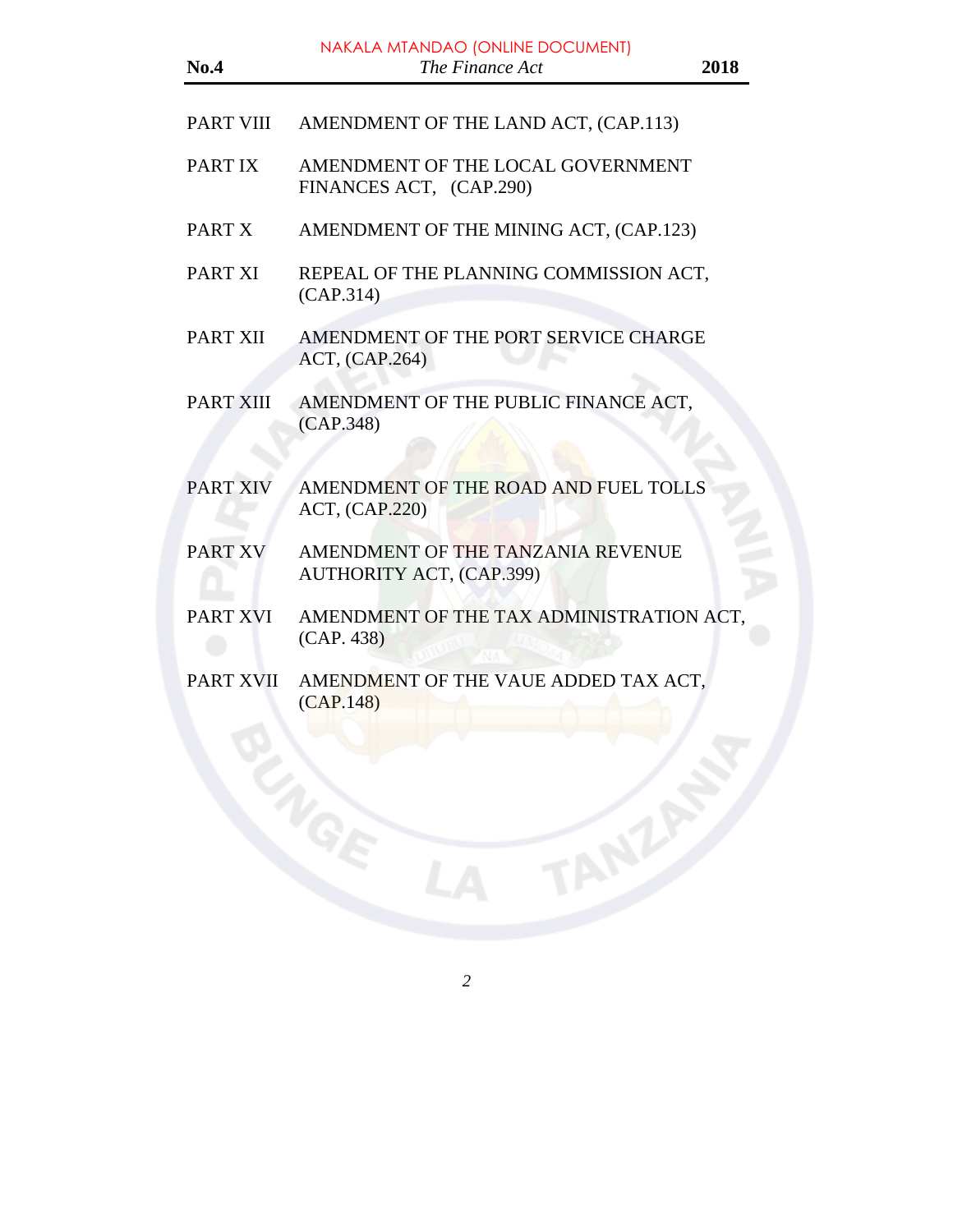#### THE UNITED REPUBLIC OF TANZANIA



NO. 4 OF 2018

I ASSENT

JOHN POMBE JOSEPH MAGUFULI *President* 

[30th June, 2018]

**An Act to impose and alter certain taxes, duties, levies, fees and to amend certain written laws relating to the collection and management of public revenues.** 

**ENACTED** by Parliament of the United Republic of Tanzania.

#### PART I

#### PRELIMINARY PROVISIONS

Short title **1.** This Act may be cited as the Finance Act, 2018.

Commencement **2.** This Act shall come into operation on the  $1<sup>st</sup>$  day of July, 2018.

#### PART II AMENDMENT OF THE BANK OF TANZANIA ACT, (CAP.197)

Construction Cap.197 **3.** This Part shall be read as one with the Bank of Tanzania Act, hereinafter referred to as the "principal Act".

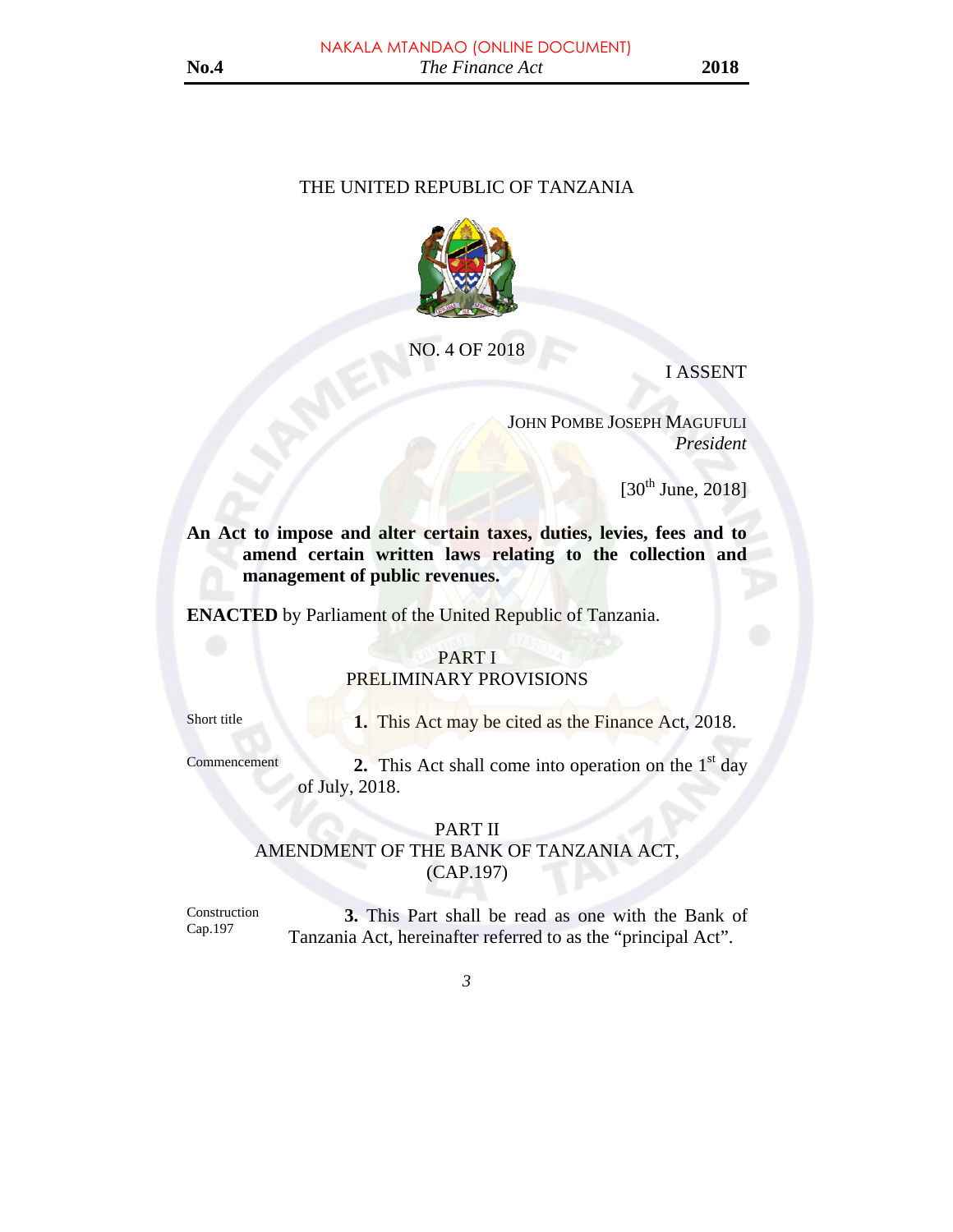Amendment of section 34

 **4**. The principal Act is amended in section 34-

- (a) in subsection (1) by deleting paragraph (a) and substituting for it the following:
	- (a) make direct advances to the Government for the purposes of offsetting fluctuations between receipts from-
		- (i) voted funds which originated from the Consolidated Fund;
		- (ii) unspent funds from various sources; and
		- (iii) payments of the Government.

 "(3) For purposes of this section and section 35:

- "voted funds" means receipts from **budgeted** revenues of the Government which are deposited in and paid from the Consolidated Fund;
- "unspent funds" means receipts of the Government from various sources which are deposited in and paid from the deposit accounts other than the Consolidated Fund."

Amendment of section 35

**5**. The principal Act is amended in section 35 by deleting the words "budgeted revenues" appearing in subsections  $(1)$  and  $(2)$  and substituting for them the words "voted and unspent funds."

#### PART III

# AMENDMENT OF THE BUSINESS LICENSING ACT, (NO.25 OF 1972)

Construction Act. No. 25 of 1972

**6**. This Part shall be read as one with the Business Licensing Act, hereinafter referred to as the "principal Act".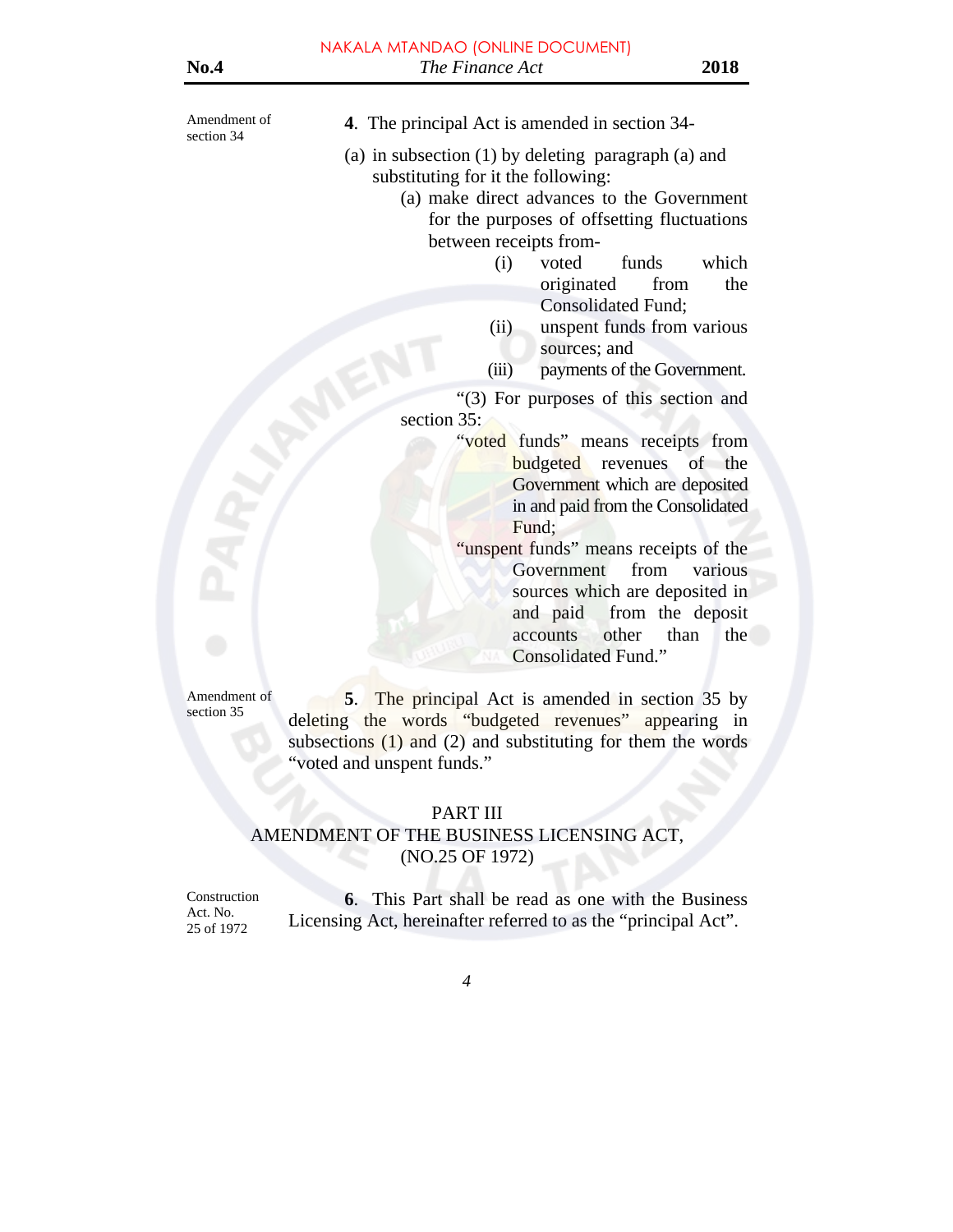Amendment of section 2 **7**. The principal Act is amended in section 2, by deleting the definition of the term "business licence" and substituting for it the following: "business licence" means a licence issued under this Act either in a paper or electronic form;". Amendment of section 9 **8.** The principal Act is amended in section 9, by- (a) deleting the marginal note and substituting for it the following: "Business licence payable to Business Registration and Licensing Agency." (b) deleting the words "Central Government and substituting for them the words Business Registration and Licensing Agency.". Addition of section 14A **9**. The principal Act is amended by adding immediately after section 14 the following new section: "Business "Business"  $\frac{14\text{A}^{1}(1)}{2}$  There shall be a register to licence register to her known licensing outboring at its be kept by every licensing authority at its principal office which shall contain business licence information as may be prescribed in the regulations. (2) Every licensing authority shall furnish to the Minister information in respect of business licensing at such intervals as may be prescribed in the regulations. (3) The business licence register may be accessed by any person upon payment of prescribed fees." Amendment of section 22 **10.** The principal Act is amended in section 22, by- (a) deleting subsection (1) and substituting for it the following: "(1) The Chief Executive Officer

may, if he is satisfied that a person has committed an offence under this Act or under any regulations made hereunder compound such offence by accepting from such person a sum of money which the offender had not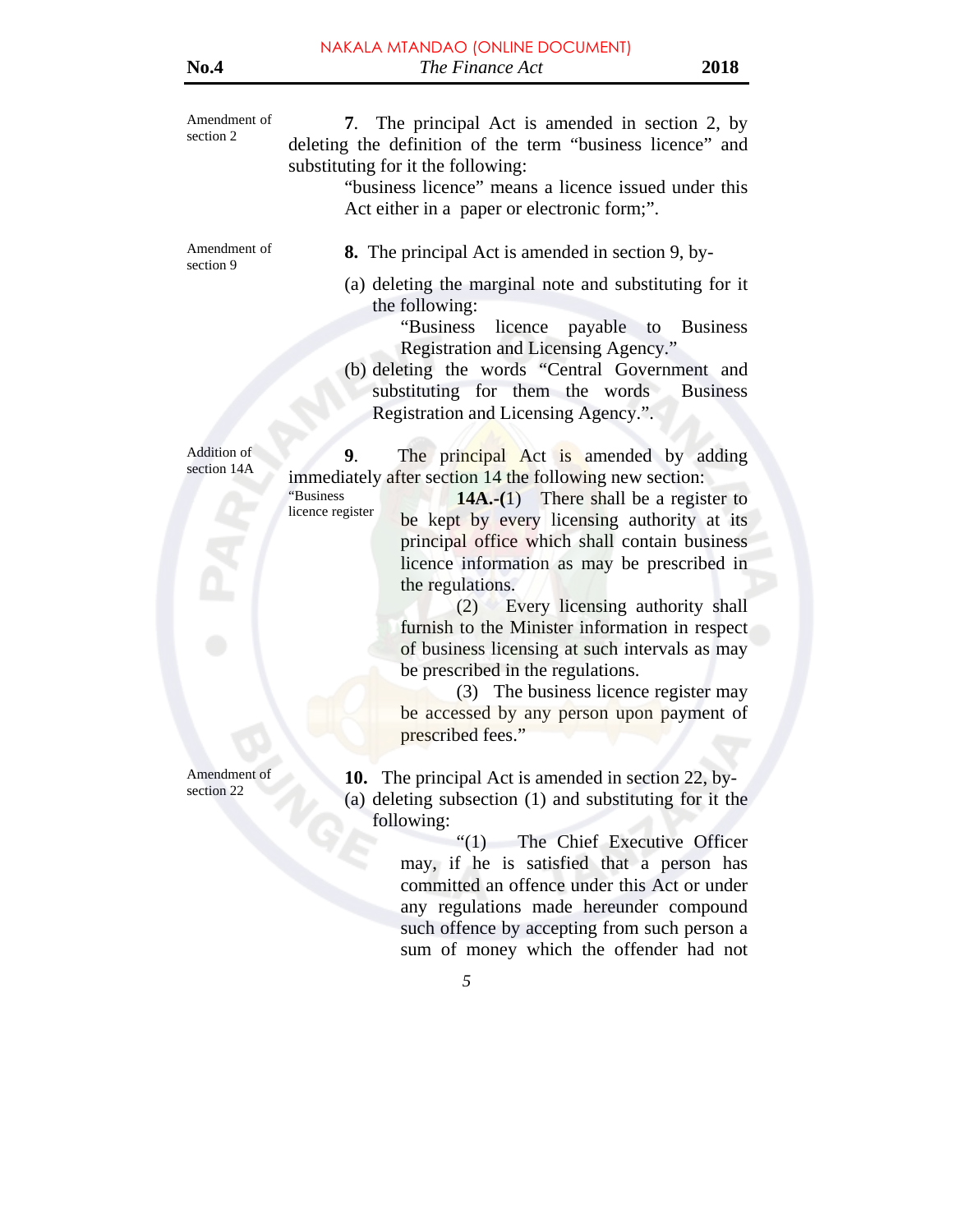paid for his business license; and

- (b) deleting paragraph (a) which appears in the proviso under subsection (1) and substituting for it the following:
	- "(a) such sum of money shall not be less than one hundred thousand shillings and not more than three hundred thousand shillings; and".

Amendment of section 29

**11**. The principal Act is amended in section 29, by-

- (a) adding immediately after paragraph (e) the following new paragraph:
	- "(f) prescribing forms to be used for application of business licence in a paper or electronic form."; and
- (b) renaming paragraph  $(f)$  as paragraph  $(g)$ .

Amendment of section 30

**12**. The principal Act is amended in section 30, by deleting the phrase "ten thousand shillings or of imprisonment for a term not exceeding one year or both" and substituting for it the phrase "one hundred thousand shillings or to imprisonment for a term not less than two months and not exceeding one year or to both."

Amendment of Schedule

**13.** The principal Act is amended in the Schedule by deleting the heading "A: Fees by Central Government (MIT)" and substituting for it the heading "A: Fees by Business Registration and Licensing Agency."

#### PART IV

#### AMENDMENT OF THE CASHEWNUT INDUSTRY ACT, (CAP.203)

Construction Cap.203

**14**. This Part shall be read as one with the Cashewnut Industry Act, hereinafter referred to as the "principal Act".

Amendment of section 17A

 **15**. The principal Act is amended in section 17A, by-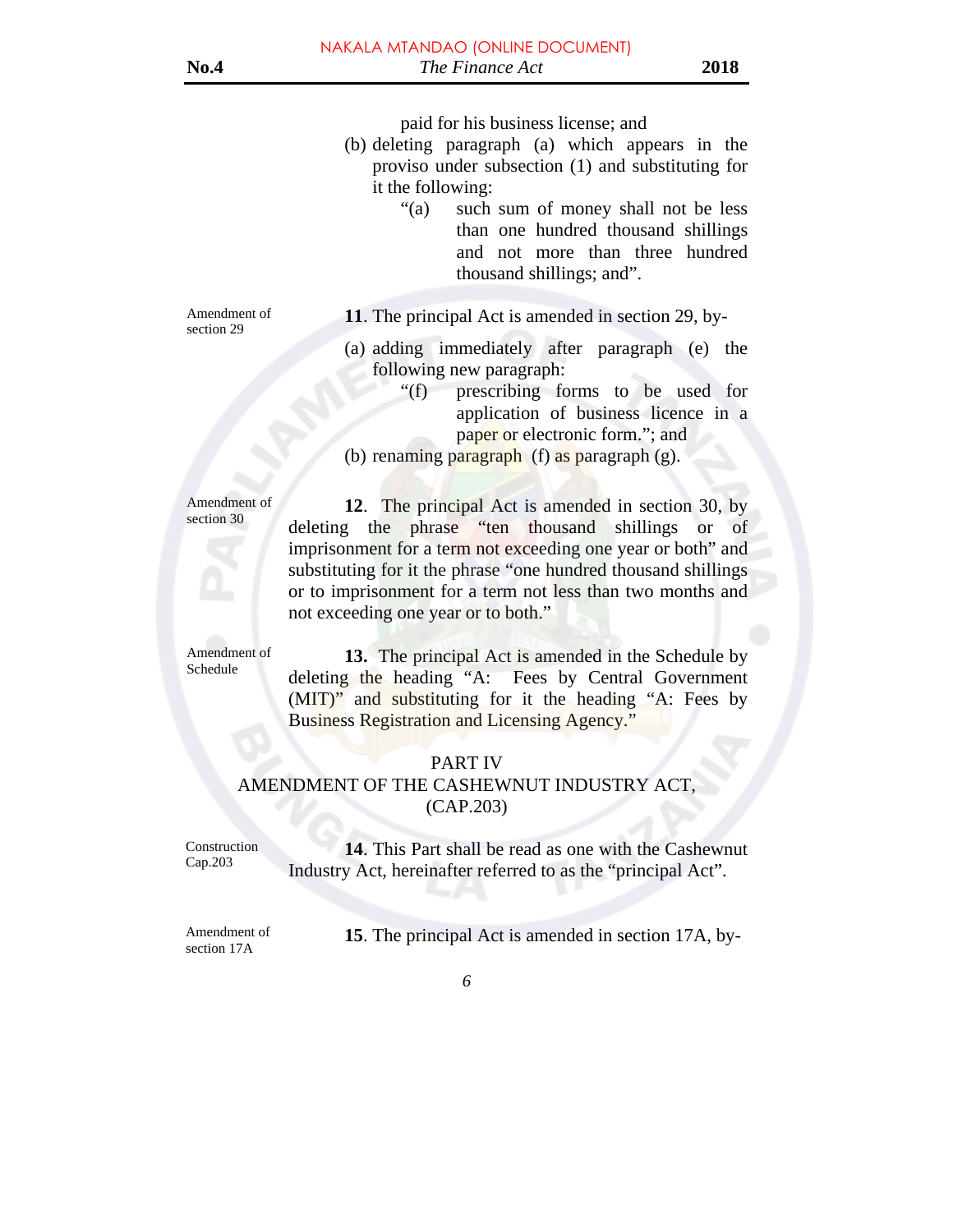(a) deleting subsection (2) and substituting for it the following:

 "(2) The total amount of export levy collected under subsection (1) shall be deposited in the Consolidated Fund."; and (b) deleting subsection (3).

# PART V AMENDMENT OF THE EXCISE (MANAGEMENT AND TARIFF) ACT, (CAP.147)

Construction Cap.147

 **16**. This Part shall be read as one with the Excise (Management and Tariff) Act, hereinafter referred to as the "principal Act".

Amendment of Fourth Schedule

17. The principal Act is amended in the Fourth Schedule by introducing new rates in respect of excisable items as follows:

#### $111222$  **"FOURTH SCHEDULE**

**\_\_\_\_\_\_\_\_\_\_\_\_\_** *(Made under section 124(2)) \_\_\_\_\_\_\_\_\_\_\_* 

| <b>Heading</b> | H.S. Code<br>No. | <b>Description</b>    | Unit | <b>Old Excise Rate</b> | <b>New Excise</b><br>Rate |
|----------------|------------------|-----------------------|------|------------------------|---------------------------|
|                |                  |                       |      |                        |                           |
| 20.09          | 2009.11.00       | <b>Fruit juices</b>   |      |                        |                           |
|                | 2009.12.00       | (including grape)     |      |                        |                           |
|                | 2009.19.00       | must) and vegetable   |      |                        |                           |
|                | 2009.21.00       | juices, unfermented   |      |                        |                           |
|                | 2009.29.00       | and not containing    |      |                        |                           |
|                | 2009.31.00       | added spirit, whether |      |                        |                           |
|                | 2009.39.00       | or not containing     |      |                        |                           |
|                | 2009.41.00       | added sugar or other  |      |                        |                           |
|                | 2009.49.00       | sweetening matter.    |      |                        |                           |
|                | 2009.50.00       |                       |      |                        |                           |
|                | 2009.61.00       |                       |      |                        |                           |
|                | 2009.69.00       |                       |      |                        |                           |
|                | 2009.71.00       |                       |      |                        |                           |
|                | 2009.79.00       |                       |      |                        |                           |

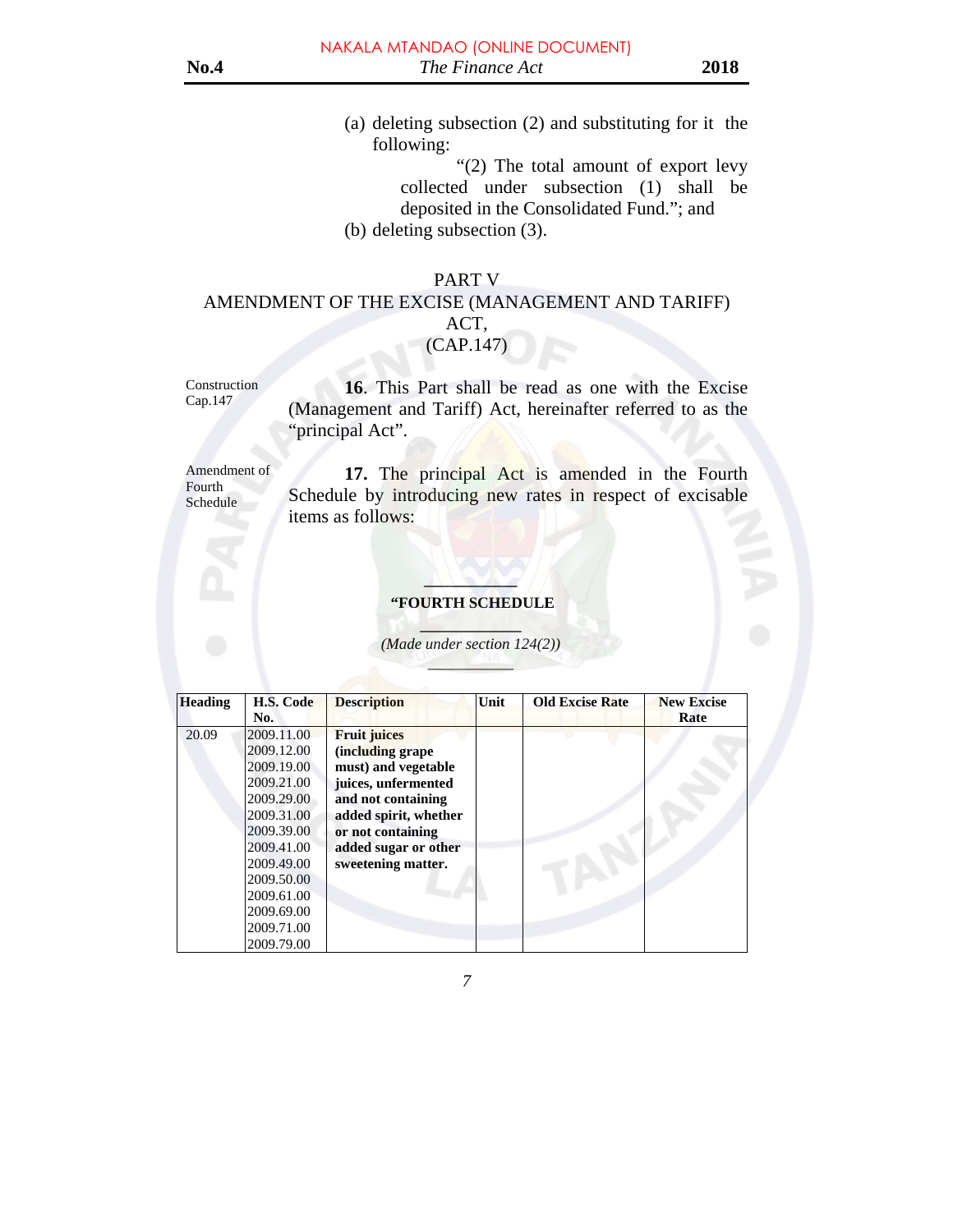|       | 2009.81.00 |                          |                   |                  |                |
|-------|------------|--------------------------|-------------------|------------------|----------------|
|       | 2009.89.00 |                          |                   |                  |                |
|       | 2009.90.00 |                          |                   |                  |                |
|       |            |                          |                   |                  |                |
|       |            | Locally produced fruit   |                   | Tshs. 9.00 per   | Tshs. 9.00 per |
|       |            | juices manufactured      |                   | litre            | litre          |
|       |            | from domestic fruits     |                   |                  |                |
|       |            | under heading 20.09      |                   |                  |                |
|       |            | Imported fruit juices    |                   | Tshs. 221.00 per | Tshs.232.00    |
|       |            | under the heading        |                   | litre            | per litre      |
|       |            | 20.09                    |                   |                  |                |
| 22.01 |            | <b>Waters, including</b> |                   |                  |                |
|       |            | natural or artificial    |                   |                  |                |
|       |            | mineral waters and       |                   |                  |                |
|       |            | aerated waters, not      |                   |                  |                |
|       |            | containing added         |                   |                  |                |
|       |            | sugar or other           |                   |                  |                |
|       |            | sweetening matter or     |                   |                  |                |
|       |            | flavoured; ice and       |                   |                  |                |
|       |            | snow.                    |                   |                  |                |
|       | 2201.10.00 | -Mineral waters and      |                   |                  |                |
|       |            | aerated waters           |                   |                  |                |
|       |            | Locally produced,        | l                 | Tshs. 58.00 per  | Tshs. 58.00    |
|       |            | bottled                  |                   | litre            | per litre      |
|       |            | Imported, bottled        | l                 | Tshs. 61.00 per  | Tshs. 64.05    |
|       |            |                          |                   | litre            | per litre      |
|       | 2201.90.00 | - Other                  |                   |                  |                |
|       |            | Locally produced,        | $l_{\mathcal{L}}$ | Tshs. 58.00 per  | Tshs. 58.00    |
|       |            | bottled                  |                   | litre            | per litre      |
|       |            | Imported, bottled        | l                 | Tshs. 61.00 per  | Tshs. 64.05    |
|       |            |                          |                   | litre            | per litre      |
| 22.02 |            | <b>Waters, including</b> |                   |                  |                |
|       |            | mineral waters and       |                   |                  |                |
|       |            | aerated waters,          |                   |                  |                |
|       |            | containing added         |                   |                  |                |
|       |            | sugar or other           |                   |                  |                |
|       |            | sweetening matter or     |                   |                  |                |
|       |            | flavoured, and other     |                   |                  |                |
|       |            | nonalcoholic             |                   |                  |                |
|       |            | beverages, not           |                   |                  |                |
|       |            | including fruit          |                   |                  |                |
|       |            | vegetable juice of       |                   |                  |                |
|       |            | heading 20.09            |                   |                  |                |
|       | 2202.10.00 | - Waters, including      | $\mathfrak{l}$    | Tshs. 61.00 per  | Tshs. 61.00    |
|       |            | mineral waters and       |                   | litre            | per litre      |
|       |            | aerated waters.          |                   |                  |                |
|       |            | containing added sugar   |                   |                  |                |
|       |            | or other sweetening      |                   |                  |                |
|       |            | matter or flavoured      |                   |                  |                |
|       |            | Other                    |                   |                  |                |
|       |            |                          |                   |                  |                |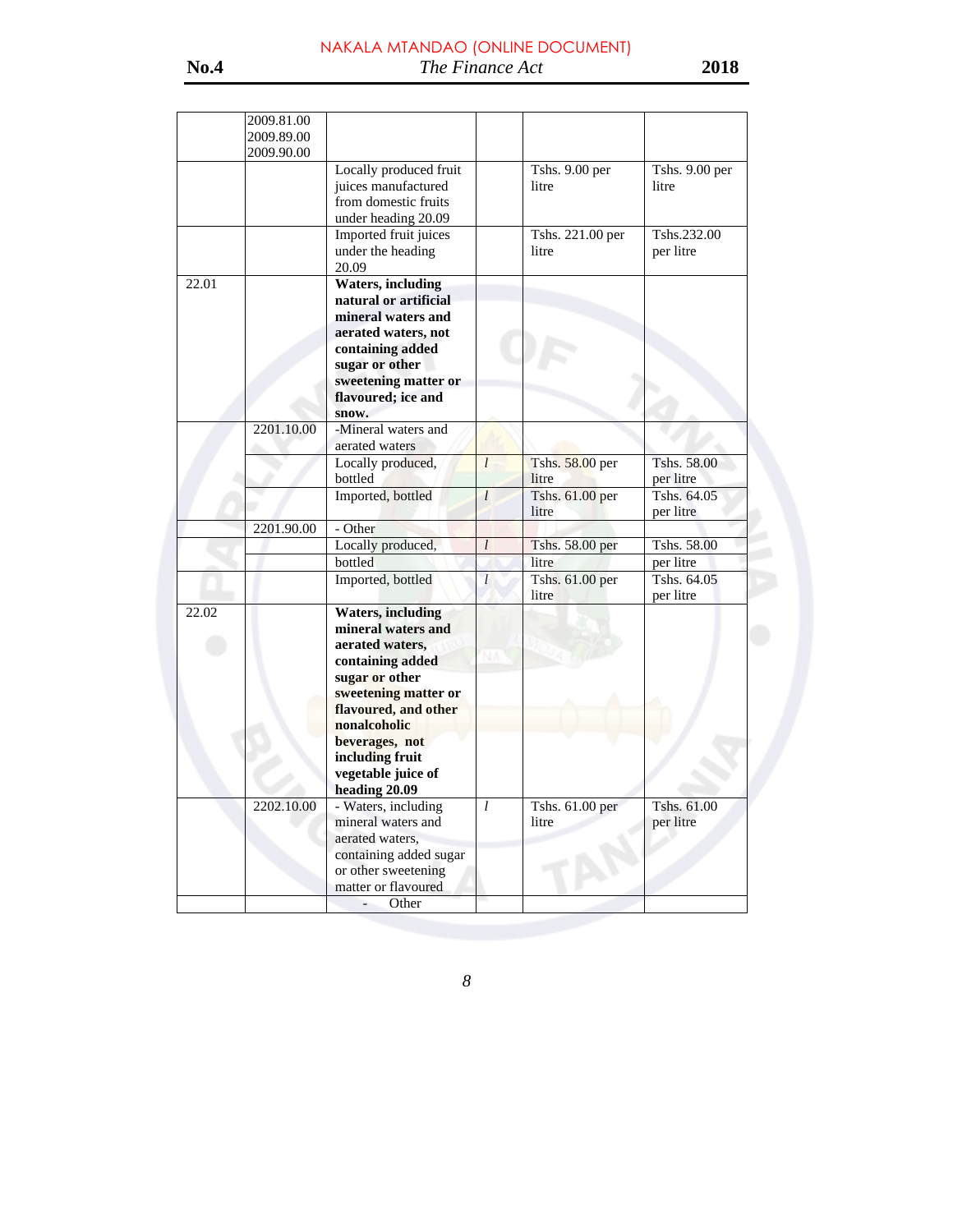|       | 2202.91.00 | -- Non-alcoholic beer                                                                                    |                |                             |                            |
|-------|------------|----------------------------------------------------------------------------------------------------------|----------------|-----------------------------|----------------------------|
|       |            | Locally produced                                                                                         |                | Tshs. 561.00 per            | Tshs. 561.00               |
|       |            |                                                                                                          |                | litre                       | per litre                  |
|       |            | Imported                                                                                                 |                | Tshs. 561.00 per            | Tshs. 589.05               |
|       |            |                                                                                                          |                | litre                       | per litre                  |
|       | 2202.99.00 | -- Other                                                                                                 |                |                             |                            |
|       |            | Locally produced                                                                                         |                | Tshs. 561.00 per            | Tshs. 561.00               |
|       |            |                                                                                                          |                | litre                       | per litre                  |
|       |            | Imported                                                                                                 |                | Tshs. 561.00 per            | Tshs. 589.05               |
|       |            |                                                                                                          |                | litre                       | per litre                  |
| 22.03 |            | <b>Beer made from malt</b>                                                                               |                |                             |                            |
|       | 2203.00.10 | ---Stout and porter                                                                                      |                |                             |                            |
|       |            | Locally produced                                                                                         |                | Tshs. 765.00 per            | Tshs. 765.00               |
|       |            |                                                                                                          |                | litre                       | per litre                  |
|       |            | Imported                                                                                                 |                | Tshs. 765.00 per<br>litre   | Tshs. 803.25<br>per litre  |
|       | 2203.00.90 | ---Other                                                                                                 |                |                             |                            |
|       |            | Locally produced                                                                                         |                | Tshs. 765.00 per<br>litre   | Tshs. 765.00<br>per litre  |
|       |            | Imported                                                                                                 |                | Tshs. 765.00 per            | Tshs. 803.25               |
|       |            |                                                                                                          |                | litre                       | per litre                  |
| 22.04 |            | Wine of fresh grapes,<br>including fortified<br>wines; grape must<br>other than that of<br>heading 20.09 |                |                             |                            |
|       | 2204.10.00 | - Sparkling wine                                                                                         |                |                             |                            |
|       |            | With the domestic<br>grapes content<br>exceeding 75%                                                     |                | Tshs. 200.00 per<br>litre   | Tshs. 200.00<br>per litre  |
|       |            | Other                                                                                                    |                | Tshs. 2,349.00<br>per litre | Tshs.2,466.45<br>per litre |
|       |            | -Other wine; grapes<br>must with fermentation<br>prevented or arrested<br>by the addition of<br>alcohol: |                |                             |                            |
|       | 2204.21.00 | -- In containers                                                                                         |                |                             |                            |
|       |            | holding 2 litres or less                                                                                 |                |                             |                            |
|       |            | With the domestic<br>grapes content<br>exceeding 75%                                                     | $\overline{l}$ | Tshs. 200.00 per<br>litre   | Tshs. 200.00<br>per litre  |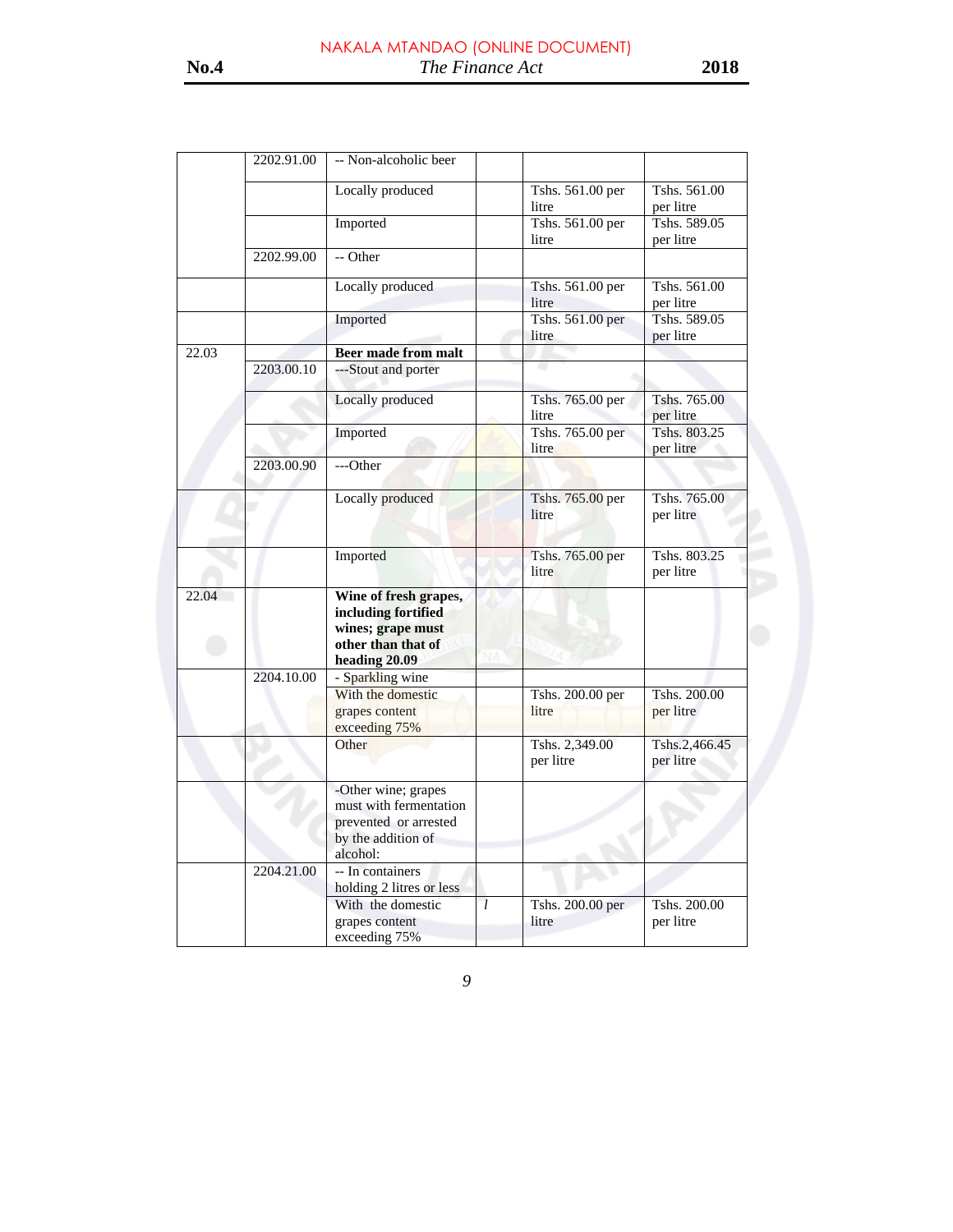|       |            | Other                                                                                                                                                                                   |   | Tshs.2,349.00 per<br>litre  | Tshs. 2,466.45<br>per litre |
|-------|------------|-----------------------------------------------------------------------------------------------------------------------------------------------------------------------------------------|---|-----------------------------|-----------------------------|
|       | 2204.22.00 | -- In containers<br>holding more than 2<br>litres but not more than<br>10 litres                                                                                                        |   |                             |                             |
|       |            | With the domestic<br>grapes content<br>exceeding 75%                                                                                                                                    | l | Tshs. 200.00 per<br>litre   | Tshs. 200.00<br>per litre   |
|       |            | Other                                                                                                                                                                                   | l | Tshs.2,349.00 per<br>litre  | Tshs. 2,466.45<br>per litre |
|       | 2204.29.00 | -- Other                                                                                                                                                                                |   |                             |                             |
|       |            | With the domestic<br>grapes content<br>exceeding 75%                                                                                                                                    | l | Tshs. 200.00 per<br>litre   | Tshs. 200.00<br>per litre   |
|       |            | Other                                                                                                                                                                                   | l | Tshs. 2,349.00<br>per litre | Tshs. 2,466.45<br>per litre |
|       | 2204.30.00 | - Other                                                                                                                                                                                 |   | Tshs. 2,349.00<br>per litre | Tshs. 2,466.45<br>per litre |
| 22.05 |            | Vermouth and wine of<br>fresh grapes flavoured<br>with plants or aromatic<br>substances                                                                                                 |   |                             |                             |
|       | 2205.10.00 | - In containers holding<br>2 litres or less                                                                                                                                             |   |                             |                             |
|       |            | With the domestic<br>grapes content<br>exceeding 75%                                                                                                                                    |   | Tshs. 200.00 per<br>litre   | Tshs. 200.00<br>per litre   |
|       |            | Other                                                                                                                                                                                   |   | Tshs. 2,349.00<br>per litre | Tshs. 2,466.45<br>per litre |
|       | 2205.90.00 | - Other                                                                                                                                                                                 | l | Tshs. 2,349.00<br>per litre | Tshs. 2,466.45<br>per litre |
| 22.06 |            | <b>Other fermented</b><br>beverages (for<br>example, cider, perry,<br>mead, sake); mixtures<br>of fermented<br>beverages and<br>mixtures of<br>fermented beverages<br>and non-alcoholic |   |                             |                             |
|       |            | beverages, not<br>elsewhere specified or<br>included.                                                                                                                                   |   |                             |                             |
|       | 2206.00.10 | --- Cider                                                                                                                                                                               | ٠ | Tshs.2,349.00 per<br>litre  | Tshs. 2,466.45<br>per litre |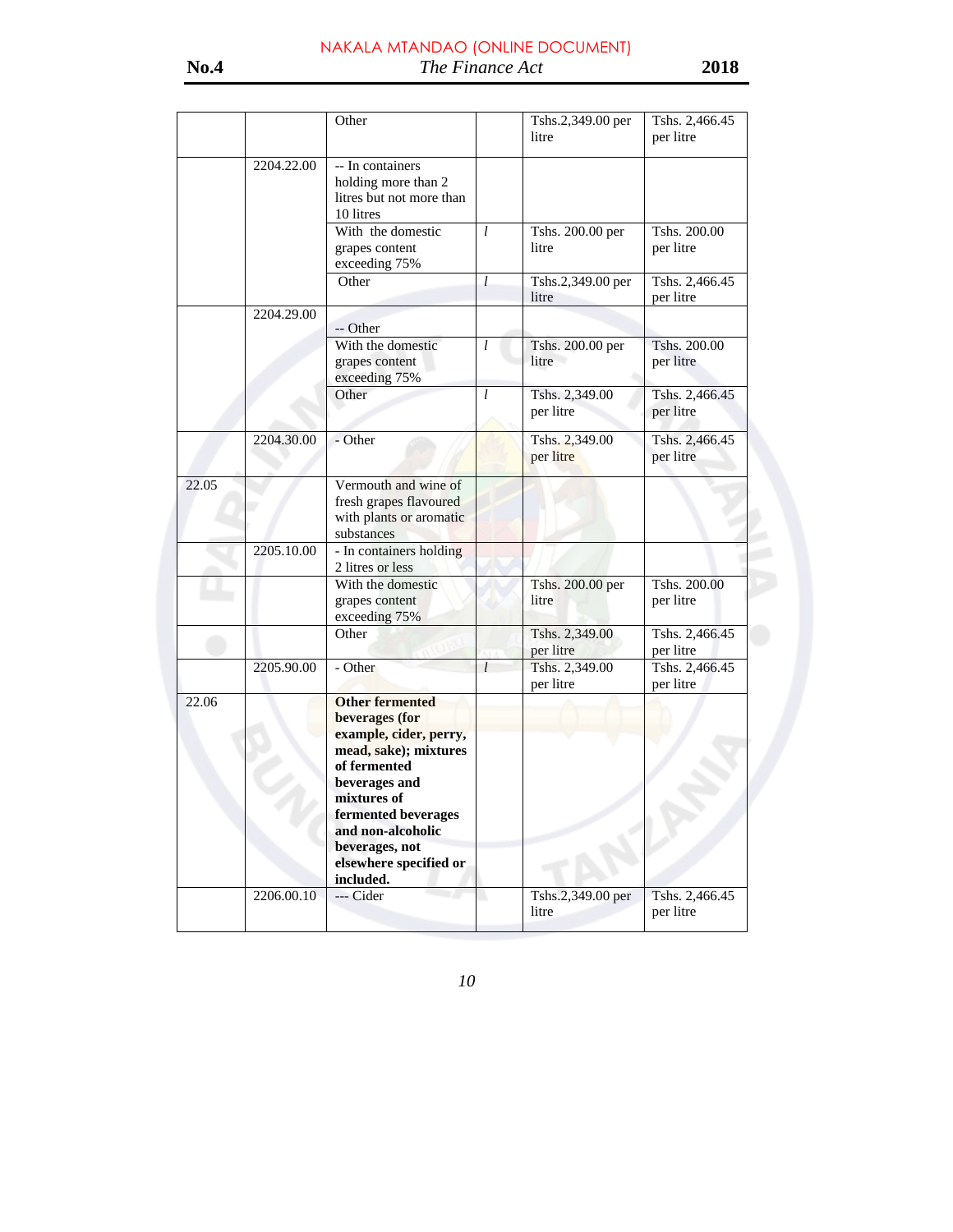|       | 2206.00.20 | --- Opaque beer (for<br>example Kibuku)                                                                                                                           |   |                             |                             |
|-------|------------|-------------------------------------------------------------------------------------------------------------------------------------------------------------------|---|-----------------------------|-----------------------------|
|       |            | Beer made from 100%<br>local unmalted cereals                                                                                                                     | l | Tshs.450.00<br>per litre    | Tshs.450.00<br>per litre    |
|       | 2206.00.90 | ---Other<br>Wines produced from<br>locally grown fruits<br>such as banana.<br>tomato, rosella, etc<br>other than grapes with<br>domestic content<br>exceeding 75% |   | Nil                         | Tshs. 200.00<br>per litre   |
| 22.08 |            | Undenatured ethyl<br>alcohol of an<br>alcoholic strength by<br>volume of less than<br>80% vol; spirits,<br>liqueurs and other<br>spirituous<br>beverages.         |   |                             |                             |
|       | 22.08      | Locally produced<br>products of this<br>heading                                                                                                                   |   | Tshs. 3,315.00 per<br>litre | Tshs. 3,315.00<br>per litre |
|       |            | Other imported<br>products of this<br>heading as follows:                                                                                                         |   |                             |                             |
|       | 2208.20.00 | -Spirits obtained by<br>distilling grape wine or<br>grape marc                                                                                                    |   | Tshs. 3,481.00 per<br>litre | Tshs. 3,655.05<br>per litre |
|       | 2208.30.00 | -Whiskies                                                                                                                                                         |   | Tshs. 3,481.00 per<br>litre | Tshs. 3,655.05<br>per litre |
|       | 2208.40.00 | -Rum and other<br>spirits obtained by<br>distilling<br>fermented sugar -<br>cane products                                                                         |   | Tshs. 3,481.00 per<br>litre | Tshs. 3,655.05<br>per litre |
|       | 2208.50.00 | - Gin and Geneva                                                                                                                                                  |   | Tshs. 3,481.00 per<br>litre | Tshs. 3,655.05<br>per litre |
|       | 2208.60.00 | - Vodka                                                                                                                                                           |   | Tshs. 3,481.00 per<br>litre | Tshs. 3,655.05<br>per litre |
|       | 2208.70.00 | - Liqueurs and cordials                                                                                                                                           |   | Tshs. 3,481.00 per<br>litre | Tshs. 3,655.05<br>per litre |
|       | 2208.90.10 | -Other<br>--- Distilled Spirits<br>(e.g. Uganda Waragi)                                                                                                           |   | Tshs.3,481.00 per<br>litre  | Tshs. 3,655.05<br>per litre |
|       | 2208.90.90 | --- Other                                                                                                                                                         |   | Tshs.3,481.00 per<br>litre  | Tshs. 3,655.05<br>per litre |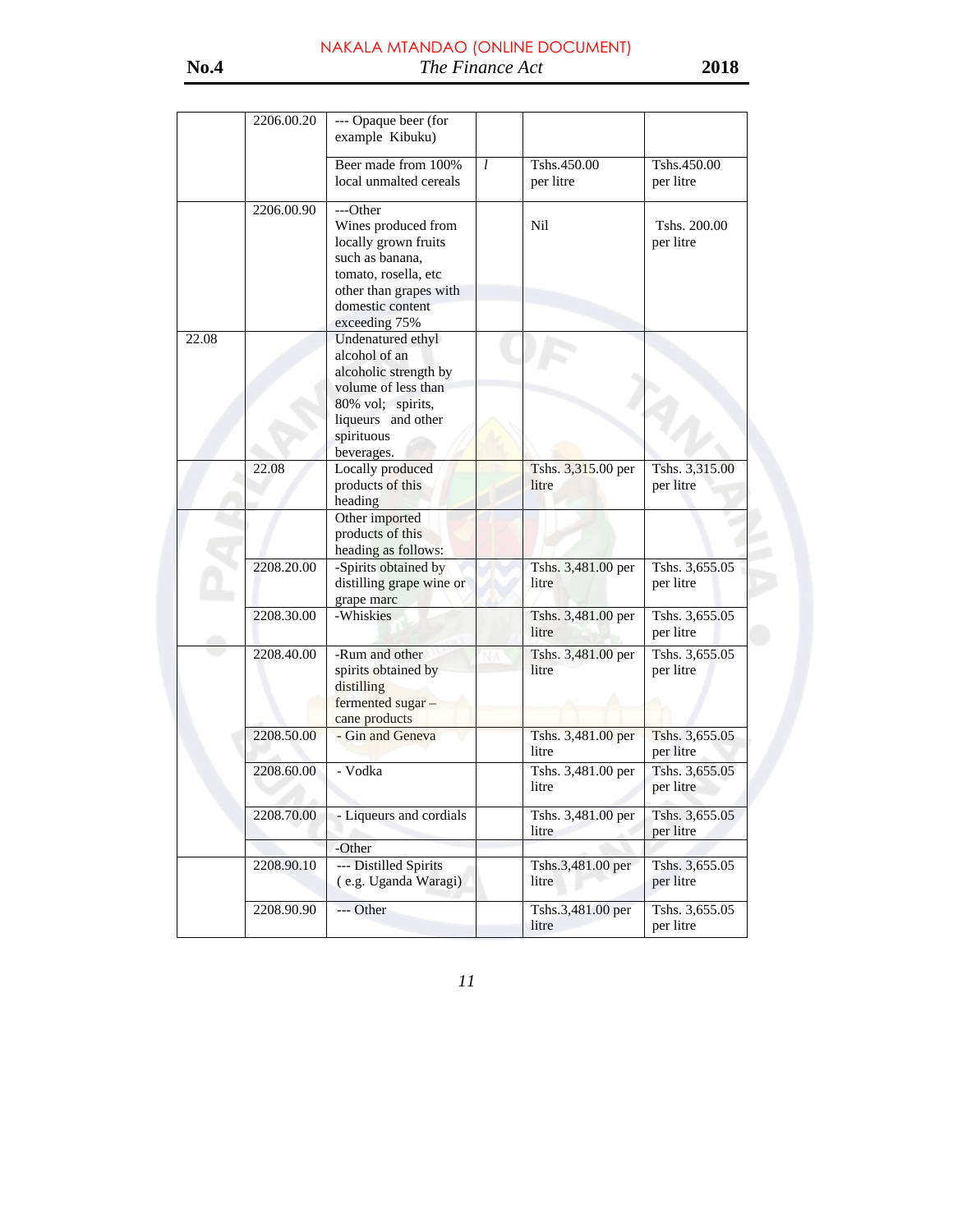| 24.02 |            | Cigars,<br>cheroots.<br>cigarillos and<br>cigarettes, of<br>tobacco or of<br>tobacco<br>substitutes.                                                           |     |                           |                           |
|-------|------------|----------------------------------------------------------------------------------------------------------------------------------------------------------------|-----|---------------------------|---------------------------|
|       | 2402.10.00 | - Cigars, cheroots and<br>cigarillos, containing<br>tobacco                                                                                                    | kg  | 30%                       | 30%                       |
|       |            | -Cigarettes containing<br>tobacco                                                                                                                              |     |                           |                           |
|       | 2402.20.10 | --- Of length not<br>exceeding 72mm<br>length including the<br>filter tip                                                                                      |     |                           |                           |
|       |            | Without filter tip and<br>containing domestic<br>tobacco exceeding<br>75%                                                                                      | mil | Tshs.12,447.00<br>per mil | Tshs.12,447.00<br>per mil |
|       |            | With filter tip and<br>containing domestic<br>tobacco exceeding<br>75%                                                                                         | mil | Tshs.29,425.00<br>per mil | Tshs.29,425.00<br>per mil |
|       |            | Other                                                                                                                                                          | mil | Tshs.53,235.00<br>per mil | Tshs.55,896.75<br>per mil |
|       | 2402.20.90 | ---Other                                                                                                                                                       |     |                           |                           |
|       |            | Without filter tip and<br>containing domestic<br>tobacco exceeding<br>75%                                                                                      | mil | Tshs 12,447.00<br>per mil | Tshs 12,447.00<br>per mil |
|       |            | With filter tip and<br>containing domestic<br>tobacco exceeding<br>75%                                                                                         | mil | Tshs.29,425.00<br>per mil | Tshs.29,425.00<br>per mil |
|       |            | Other                                                                                                                                                          | mil | Tshs.53,235.00<br>per mil | Tshs.55,896.75<br>per mil |
| 24.03 |            | Other manufactured<br>tobacco and<br>manufactured tobacco<br>substitutes;<br>"homogenized" or<br>"reconstituted"<br>Tobacco; tobacco<br>extracts and essences. |     |                           |                           |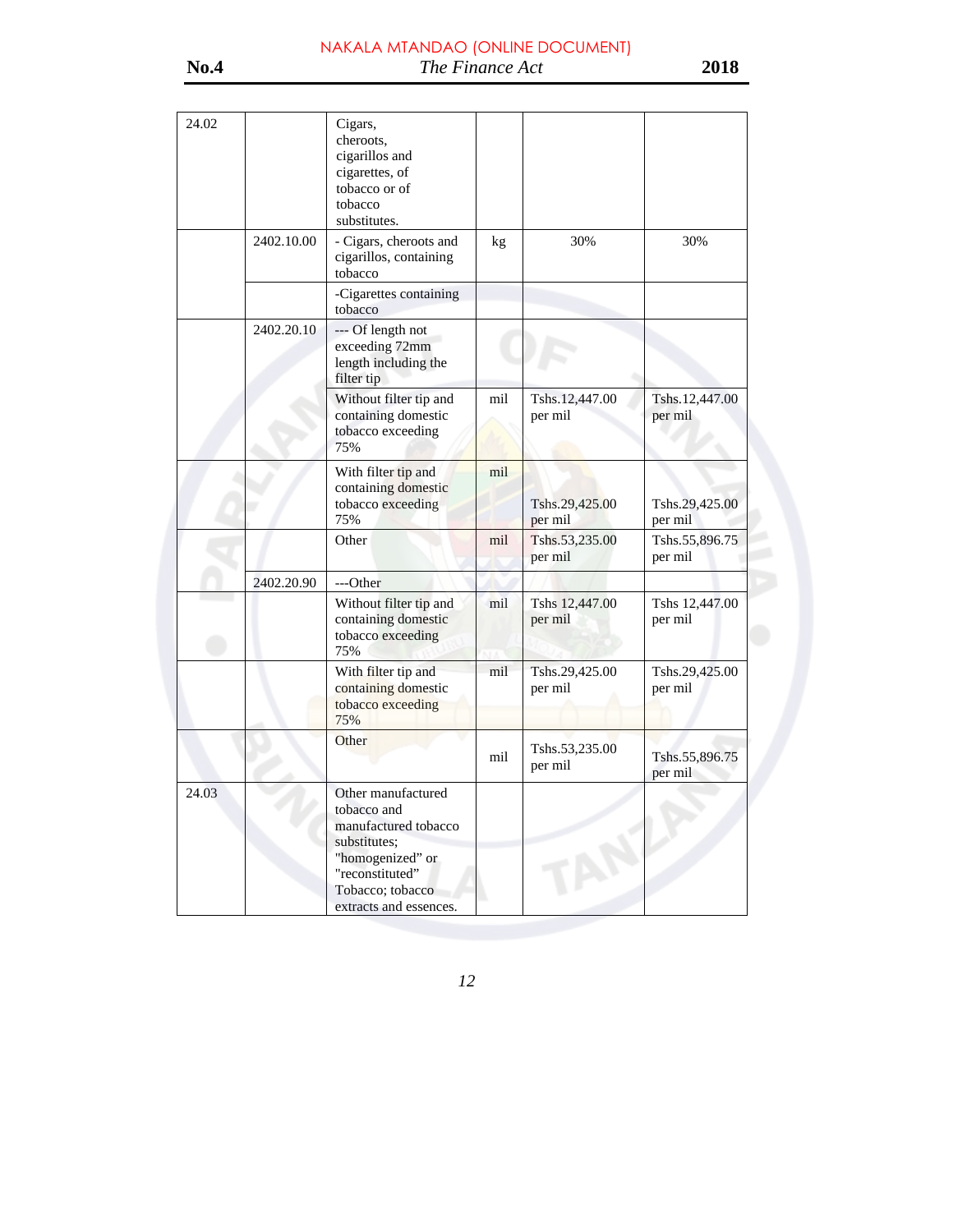| 2403.19.00 | - Smoking<br>tobacco, whether<br>or not containing<br>tobacco<br>substitutes in any<br>proportion: |    |                           |                              |
|------------|----------------------------------------------------------------------------------------------------|----|---------------------------|------------------------------|
|            | -- Other (for example)<br>cut rag/filler)                                                          | kg | Tshs. 26,888.00<br>per kg | Tshs.<br>28,232.40<br>per kg |

# PART VI AMENDMENT OF THE GAMING ACT, (CAP. 41)

| Construction<br>Cap. 41                | 18. This Part shall be read as one with the Gaming Act,<br>hereinafter referred to as the "principal Act".                                                                                                                                                                                                                                                                                                              |  |  |  |  |  |
|----------------------------------------|-------------------------------------------------------------------------------------------------------------------------------------------------------------------------------------------------------------------------------------------------------------------------------------------------------------------------------------------------------------------------------------------------------------------------|--|--|--|--|--|
| Amendment of<br>section 31             | 19. The principal Act is amended in section $31(2)$ by-                                                                                                                                                                                                                                                                                                                                                                 |  |  |  |  |  |
|                                        | (a) deleting the words "fifteen percent" appearing in<br>paragraph (a) and substituting for them the words<br>"eighteen percent"; and<br>(b) deleting the words "fifteen percent" appearing in<br>paragraph (b) and substituting for them the words<br>"twenty five percent".                                                                                                                                           |  |  |  |  |  |
| "Amendment<br>of section<br>31(A)      | <b>20.</b> The principal Act is amended in section $31(A)$ by-<br>(a) deleting subsection (1) and substituting for it the following:                                                                                                                                                                                                                                                                                    |  |  |  |  |  |
|                                        | "(1) The gaming tax of twenty percent on winnings is<br>hereby imposed on the amount or value of the winnings in<br>connection with operation of the gaming activities.<br>(2) Notwithstanding subsection (1), land-based casino<br>shall be taxed at a rate of twelve percent on the amount or value<br>of winnings. "and<br>(b) renumbering subsections $(2)$ and $(3)$ as subsections $(3)$ and<br>(4) respectively. |  |  |  |  |  |
| Amendment of<br>the Second<br>Schedule | 21. The principal Act is amended by deleting the Second<br>Schedule and substituting for it the following:                                                                                                                                                                                                                                                                                                              |  |  |  |  |  |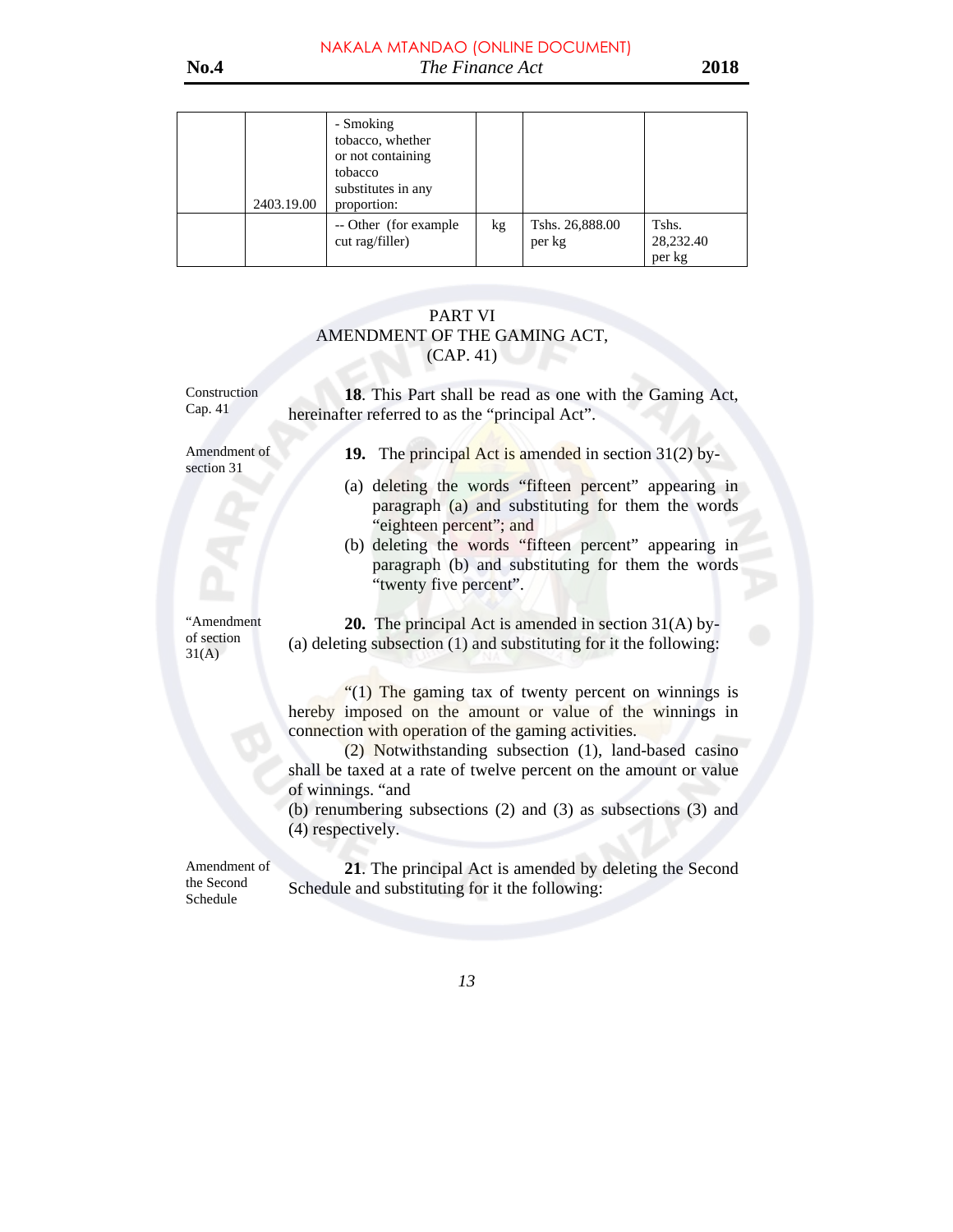#### $\overline{\phantom{a}}$ "SECOND SCHEDULE \_\_\_\_\_\_\_\_\_\_\_\_\_

#### *(Made under section 31(2))*

| Item No. | Type of the Game            | <b>Gaming Tax</b>                           |
|----------|-----------------------------|---------------------------------------------|
|          |                             |                                             |
|          | <b>Sports Betting</b>       | Twenty five percent of Gross Gaming Revenue |
|          | <b>SMS</b> Lotteries        | Twenty five percent of Gross Gaming Revenue |
|          | <b>Slot Machines</b>        | Tshs. 100,000 per machine per month         |
| 4.       | <b>National Lotteries</b>   | Twenty percent of Gross Gaming Revenue      |
|          | <b>Forty Machines Sites</b> | Twenty five percent of Gross Gaming Revenue |

#### PART VII AMENDMENT OF THE INCOME TAX ACT, (CAP. 332)

Construction Cap .332

**22.** This Part shall be read as one with the Income Tax Act, hereinafter referred to as the "principal Act".

Amendment of section 3

**23**. The principal Act is amended in section 3 by deleting the reference to section 131 appearing in the definition of the term "approved retirement fund" and substituting for it the reference to "section 11 of the Tax Administration Act".

Repeal of section 10A

**24**. The principal Act is amended by repealing section 10A.

Amendment of section 65B

**25**. The principal Act is amended in section 65B(2) by deleting the reference to paragraph 3(5) and substituting for it the reference to paragraph 1(5).

Amendment of section 65K

**26**. The principal Act is amended in section 65K(2) by deleting the reference to paragraph 3(6) and substituting for it the reference to paragraph 1(6).

Addition of section 129

**27**. The principal Act is amended by adding immediately after section 128 the following new section:

> "Regulations **129**. The Minister may make regulations for the better carrying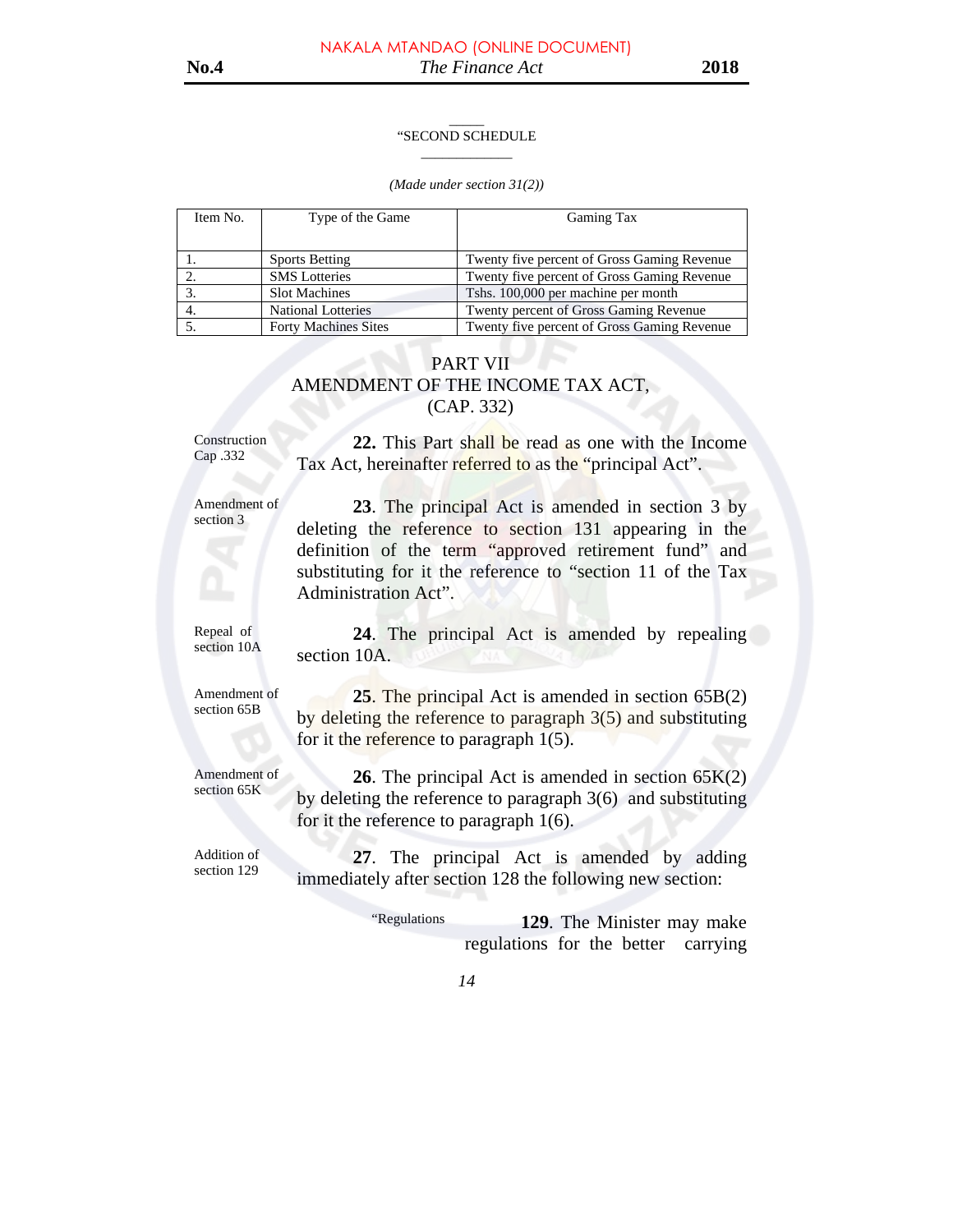into effect of the principles, purposes and provisions of this Act".

Amendment of First Schedule **28**. The principal Act is amended in the First Schedule-

- (a) in paragraph  $1(4)$ , by deleting the rate of 20 percent and substituting for it the rate of 30 percent;
- (b) in paragraph 3(2), by adding immediately after subparagraph (b) the following new subparagraph:
	- "(c) a newly established entity dealing in manufacture of pharmaceuticals or leather products and having a performance agreement with the Government of the United Republic of Tanzania shall be taxed at a reduced corporate rate of **twenty** percent for five consecutive years from the year of commencement of production.";
- (c) in paragraph 3(3) by deleting the rate of 0.3 percent and substituting for it the rate of 0.5 percent.

Amendment of Second Schedule

**29**. The principal Act is amended in the Second Schedule, by-

(a) deleting subparagraphs  $(v)$  and  $(w)$ ; and

- (b) adding immediately after subparagraph (u) of paragraph 1 the following:
	- "(v) interest paid by the Government to a non-resident bank, financial institution, other government or representative of other government arising from a loan agreement that entitles such non-resident entity to a tax exemption for purposes of financing Government projects.".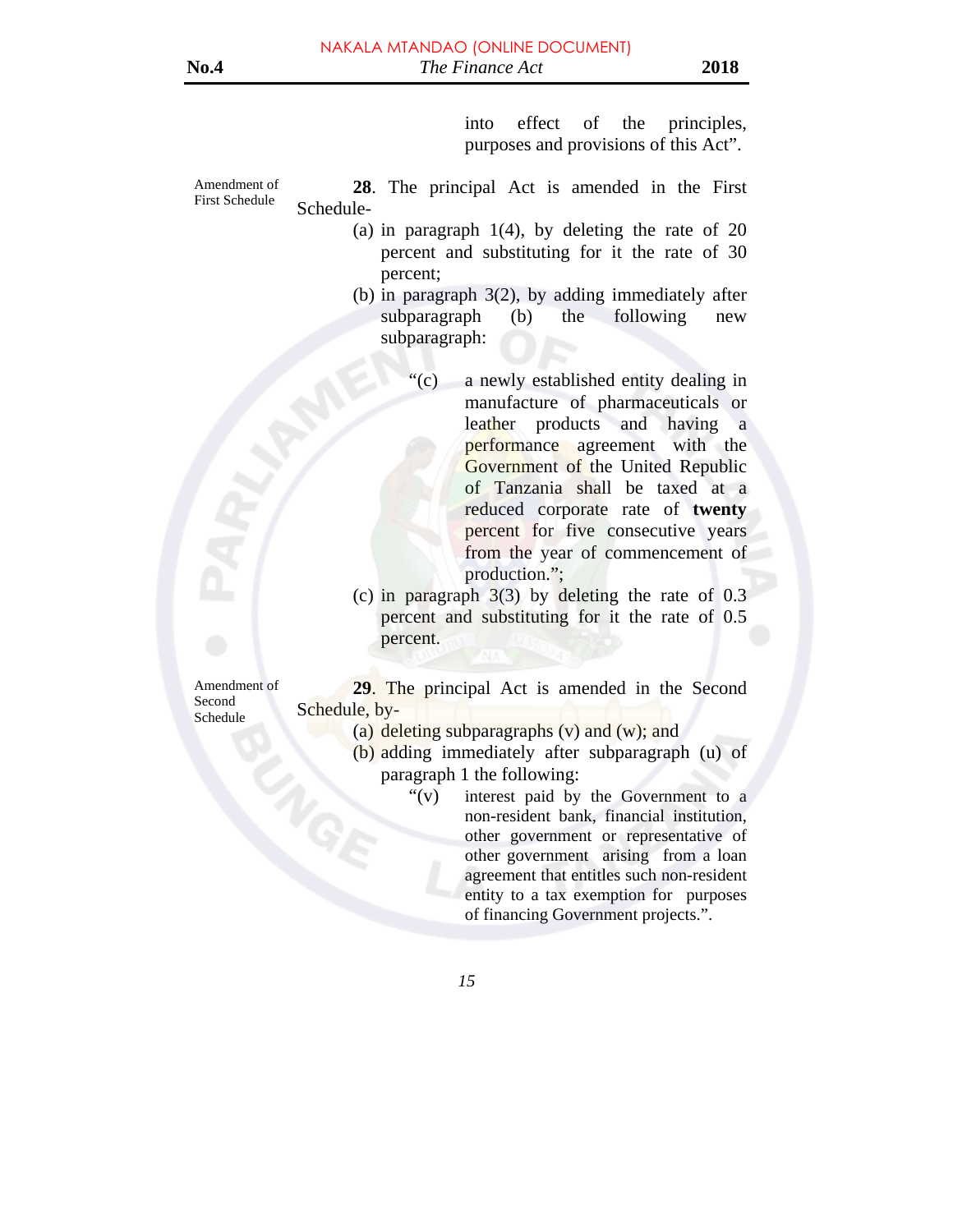# PART VIII AMENDMENT OF THE LAND ACT, (CAP. 113)

Construction Cap.113

**30**. This Part shall be read as one with the Land Act, hereinafter referred to as the "principal Act".

Addition of section 33A

**31.** The principal Act is amended by adding immediately after section 33 the following new section:

> "Exemption from land rent on Government **33A.**-(1) Notwithstanding any provisions under this Act, the payment of rent for a right of occupancy shall not be paid exclusively for-

- (a) central or local government use;
- (b) government institution or organisation use;
- (c) non profit organizations including religious institutions which provide health, education or other social services which are not profit oriented.

 (2) The Minister may, by regulations set criteria for determining activities which are exempted from the payment of rent for right of occupancy under subsection  $(1)(c)$ .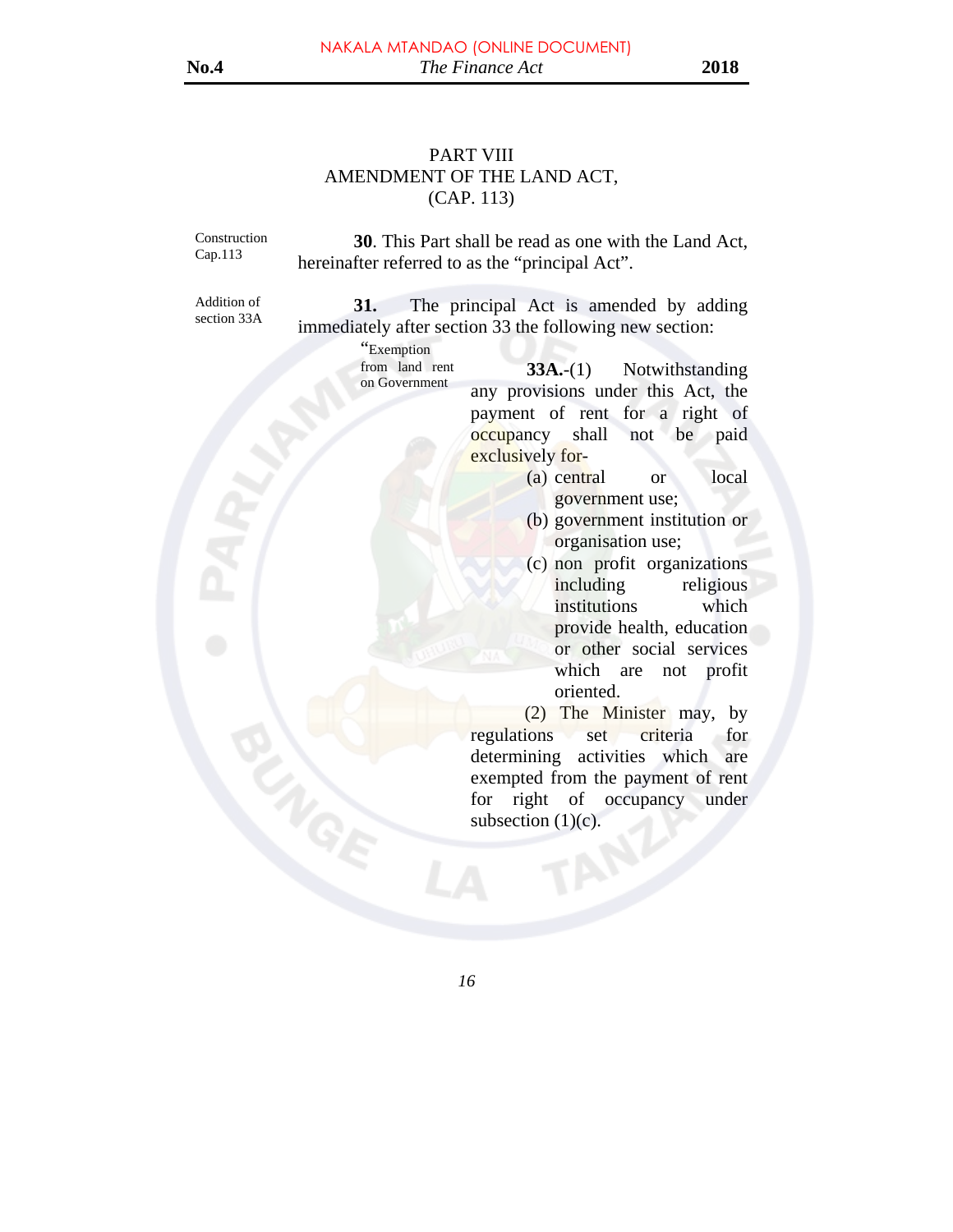(3) Where the Commissioner is satisfied that part of the land granted to Government, public institution or organisation is used for purposes other than those specified under subsection (1) that part shall be apportioned and subjected to rent.

 (4) The Commissioner shall, where the land ceases to be used exclusively for the purposes specified under sub-section (1), charge any rent or make any adjustment to the rent as may be appropriate."

# PART IX AMENDMENT OF THE LOCAL GOVERNMENT FINANCES ACT, (CAP. 290)

Construction Cap. 290

 **32.** This Part shall be read as one with the Local Government Finance Act, hereinafter referred to as the "principal Act".

Amendment

Amendment **33**. The principal Act is amended in section 6(m) by of section 6  $\frac{1}{2}$ adding immediately after the word "taxes" the phrase "fees for commercial advertisement on billboards posters or hoarding."

Amendment of section 7

**34**. The principal Act is amended in section 7(1) by deleting paragraph (r) and substituting for it the following: "(r) fee for commercial advertisement on billboards posters and hoarding;"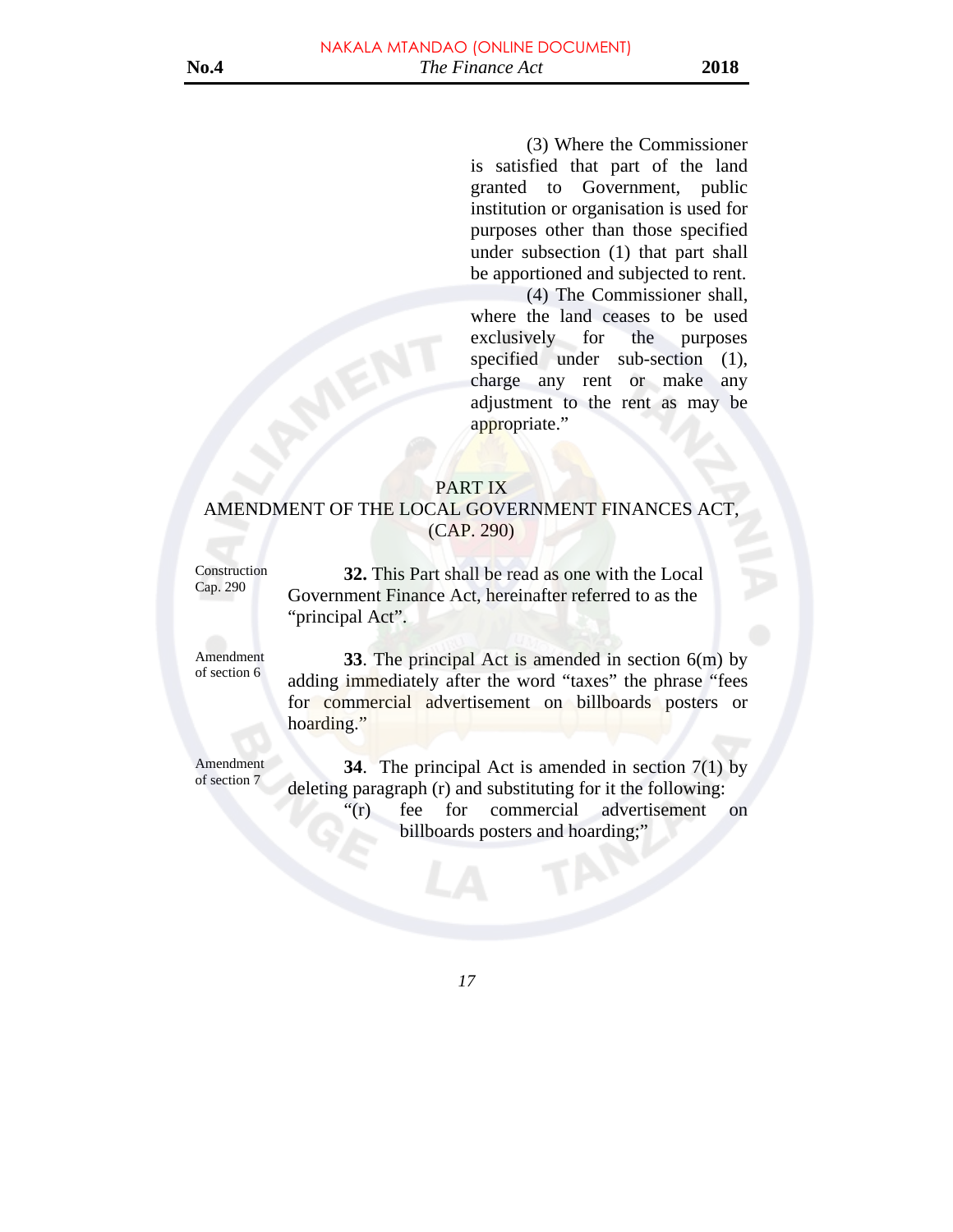Addition of section 37A

 **35.** The principal Act is amended by adding immediately after section 37 the following new section:

> "Facilitation of loans to women, youth and persons with disabilities

**37A.-(1)** The local government authorities shall set aside ten percent from collection of their own sources of revenue for purposes of funding registered groups of women, youth and persons with disabilities.

 (2) The funds so set aside under subsection (1) shall be appropriated as loans to registered groups of women, youth and people with disability by forty percent, forty percent for youth and twenty percent for people with disability.

 (3) Loans issued under this section shall not be subjected to any interest

 **(**4) The Minister may, by regulations, prescribe the procedure for the management and distribution of such loans to registered groups of women, youth and people with disability."

Amendment of section 42

 **36**. The principal is amended in section 42 by deleting subsection (1) and substituting for it the following: "(1) Every local government authority shall, after consultation with the Accountant General, open and maintain in its name a bank account and such other additional accounts as may be necessary subject to this Act.".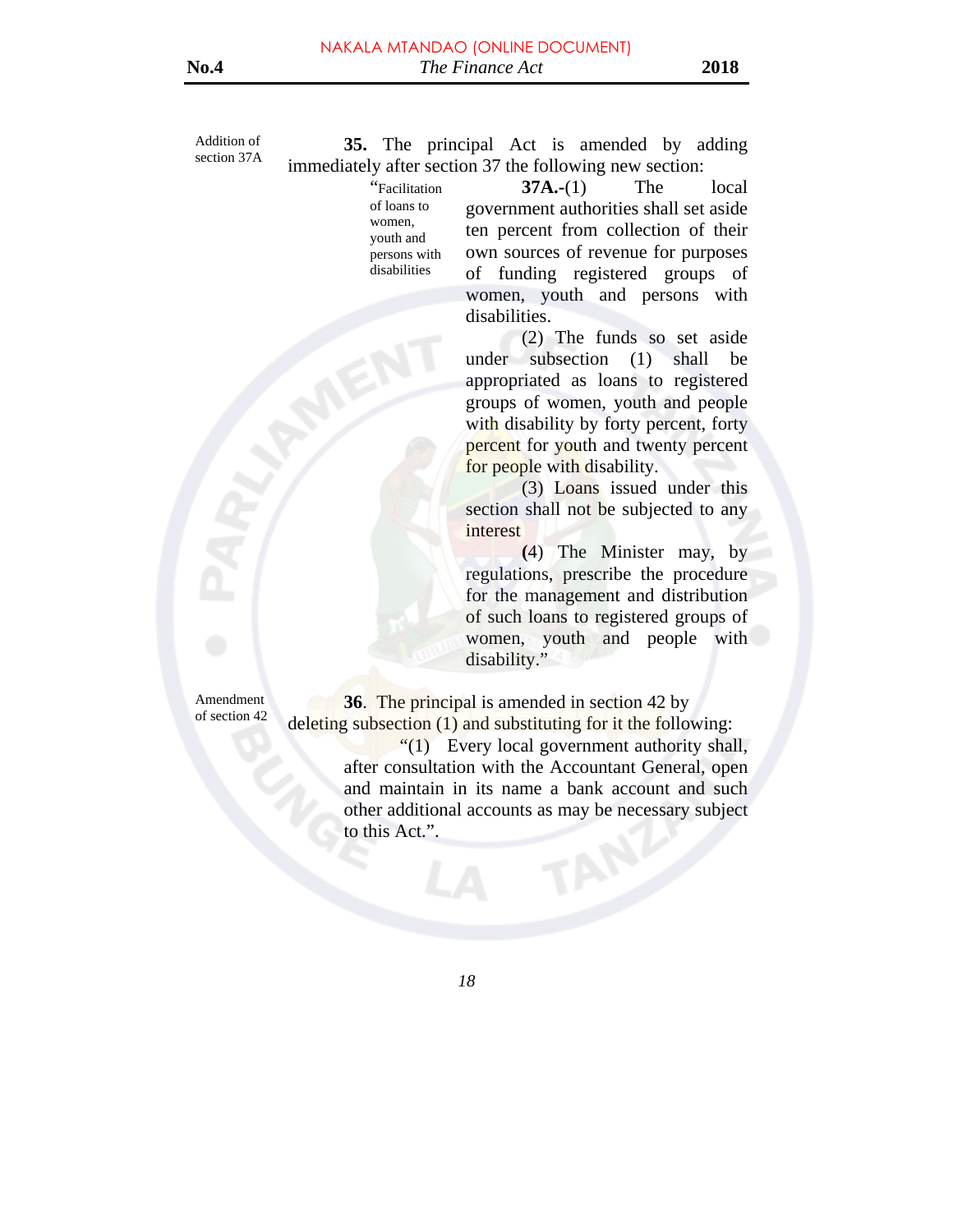# PART X AMENDMENT OF THE MINING ACT, (CAP. 123)

Construction Cap. 123

**37**. This Part shall be read as one with the Mining Act, hereinafter referred to as the "principal Act".

Amendment of section 90A

**38.** The principal Act is amended in section 90A by adding immediately after subsection (5) the following new subsection:

"(6) This section shall not apply to salt producers."

#### PART XI REPEAL OF THE PLANNING COMMISSION ACT (CAP.314)

Repeal of Cap .314

**39.** The Planning Commission Act, is hereby repealed.

Vesting of assets and liabilities

**40**.-(1) Consequent to the repeal of the Planning Commission Act, all assets, interests, rights, privileges, liabilities or obligations vested in the Planning Commission shall be vested in the Ministry responsible for finance and planning.

 (2) The Minister responsible for finance and planning in consultation with the President's Office may, by notice published in the *Gazette*, determine the assets and liabilities to be allocated to the Ministry and to other government institutions or departments.

 (3) Where any question arises as to whether any particular property, or any particular asset, interest, right, privilege, liability or obligation has been transferred to or vested in accordance with provisions of subsection (1), a certificate under the hand of the Minister responsible for finance and planning shall be conclusive evidence that the property, asset, interest, right, privilege, liability or obligation was or was not so transferred or vested.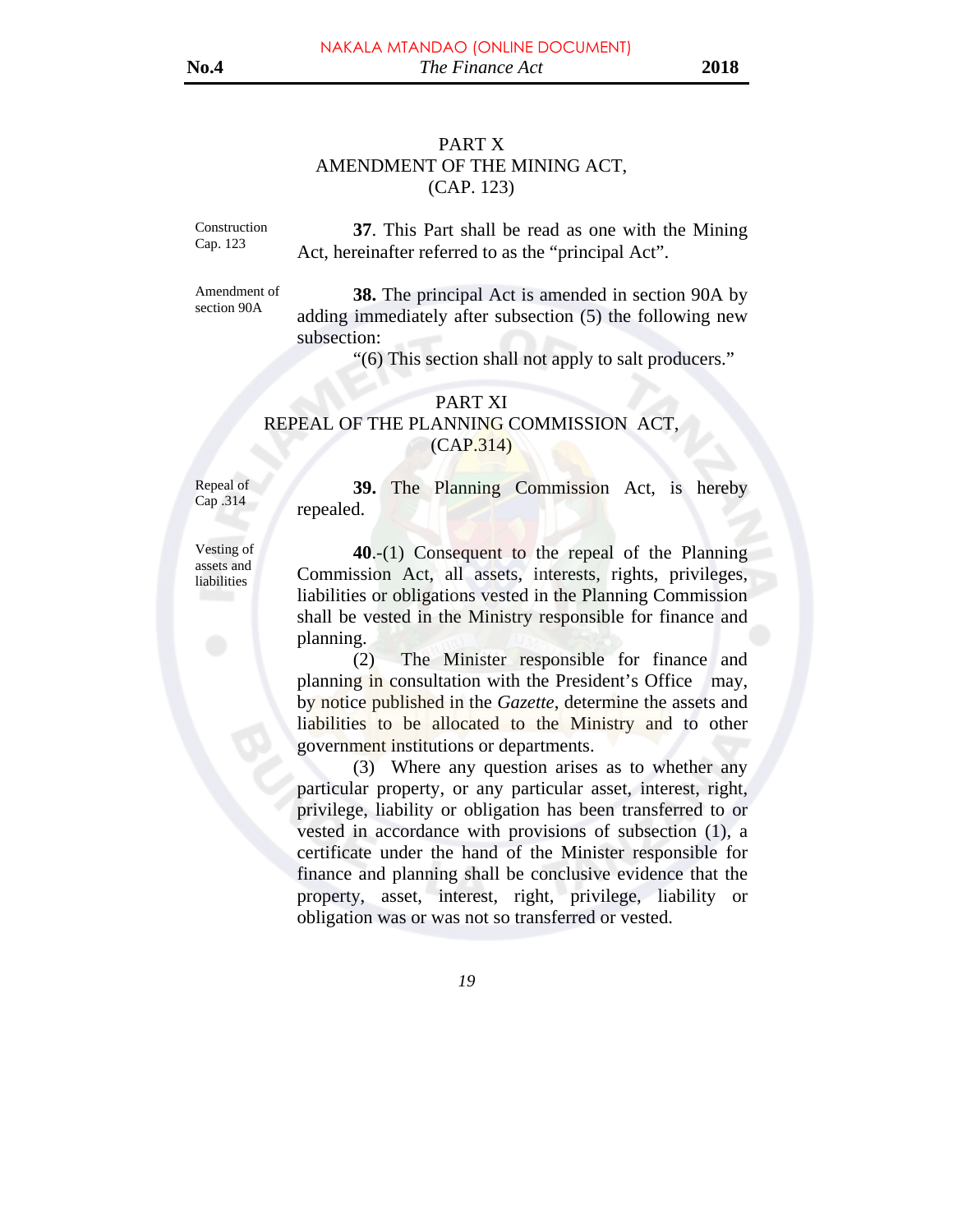Employees of Planning Commission

**41.**-(1) Employees or staff of the Planning Commission who are necessary for the purposes of the Ministry, government institutions or departments shall, subject to laws and procedures governing public service be transferred to public offices on such terms and conditions not less favourable than those applicable to them before the transfer.

 (2) Every employee or staff of the Planning Commission whose service is not transferred to a public office shall be paid terminal benefits in accordance with the applicable laws and regulations governing the terms and conditions of his service immediately before the termination.

 (3) An employee or staff who is deemed to be employed or transferred to a public office shall continue to be a member of a statutory, voluntary pension or any other superannuation scheme in accordance with the laws and regulations governing the scheme.

Deeds, bonds, agreements and instruments Cap. 314

**42.**-(1) All deeds, bonds, agreements, instruments and working arrangement subsisting immediately before the repeal of the Planning Commission Act, transferred to the Ministry, government institutions or departments shall continue in full force and shall be enforceable by or against the Ministry, government institutions or departments.

 (2) Any proceeding or cause of action relating to the property, rights and liabilities transferred to the Ministry or government institutions or departments under this Part or to any employee transferred, may be continued and shall be enforced by or against the Ministry, government institutions or departments.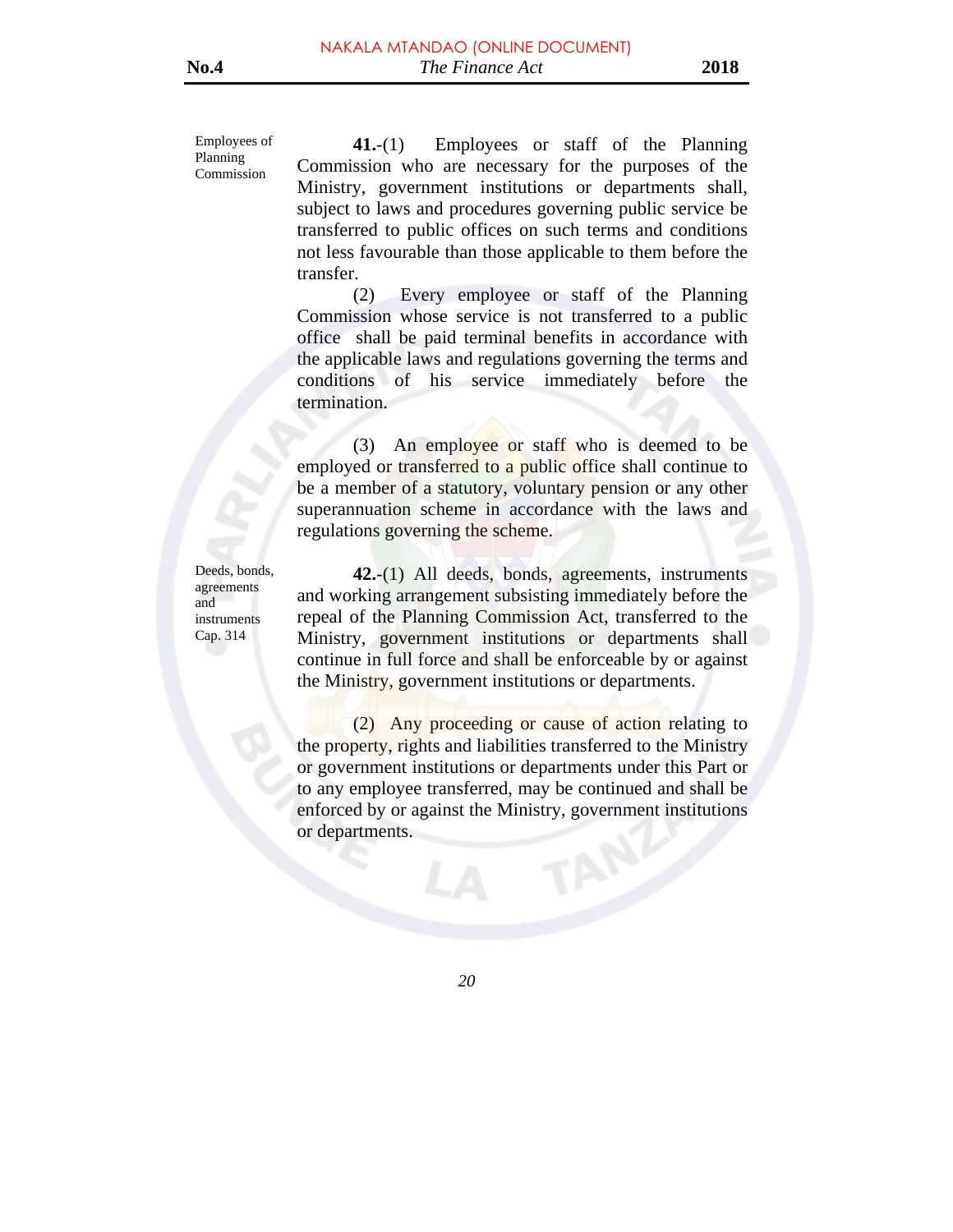#### PART XII AMENDMENT OF THE PORT SERVICE CHARGE ACT, (CAP.264)

Construction Cap. 264 **43.** This Part shall be read as one with the Port Service Charge Act, hereinafter referred to as the "principal Act".

Amendment of section 5

 **44.** The principal Act is amended in section 5, by-

(a) deleting subsection (2);

(b) renumbering subsection (3) as subsection (2).

#### PART XIII

AMENDMENT OF THE PUBLIC FINANCE ACT, (CAP.348)

Construction Cap.348

**45.** This Part shall be read as one with the Public Finance Act, hereinafter referred to as the "principal Act"

Amendment of section 3

**46**. The principal Act is amended in section 3 by inserting in their appropriate alphabetical order the following definitions:

> "Treasury Single Account" means a unified structure of Government bank accounts that gives a consolidated view of Government cash resources; and

> "Sub-Treasury Single Account" means an account that receives funds from TSA for disbursement to beneficiaries;"

Addition of sections 11.A, 11.B, 11.C and 11.D **47.** The principal Act is amended by adding immediately after section 11 the following new sections: "Treasury Single Account **11A**.-(1) There shall be

opened and maintained in the Bank of Tanzania a Government account to be known as a Treasury Single Account or in its acronym "TSA".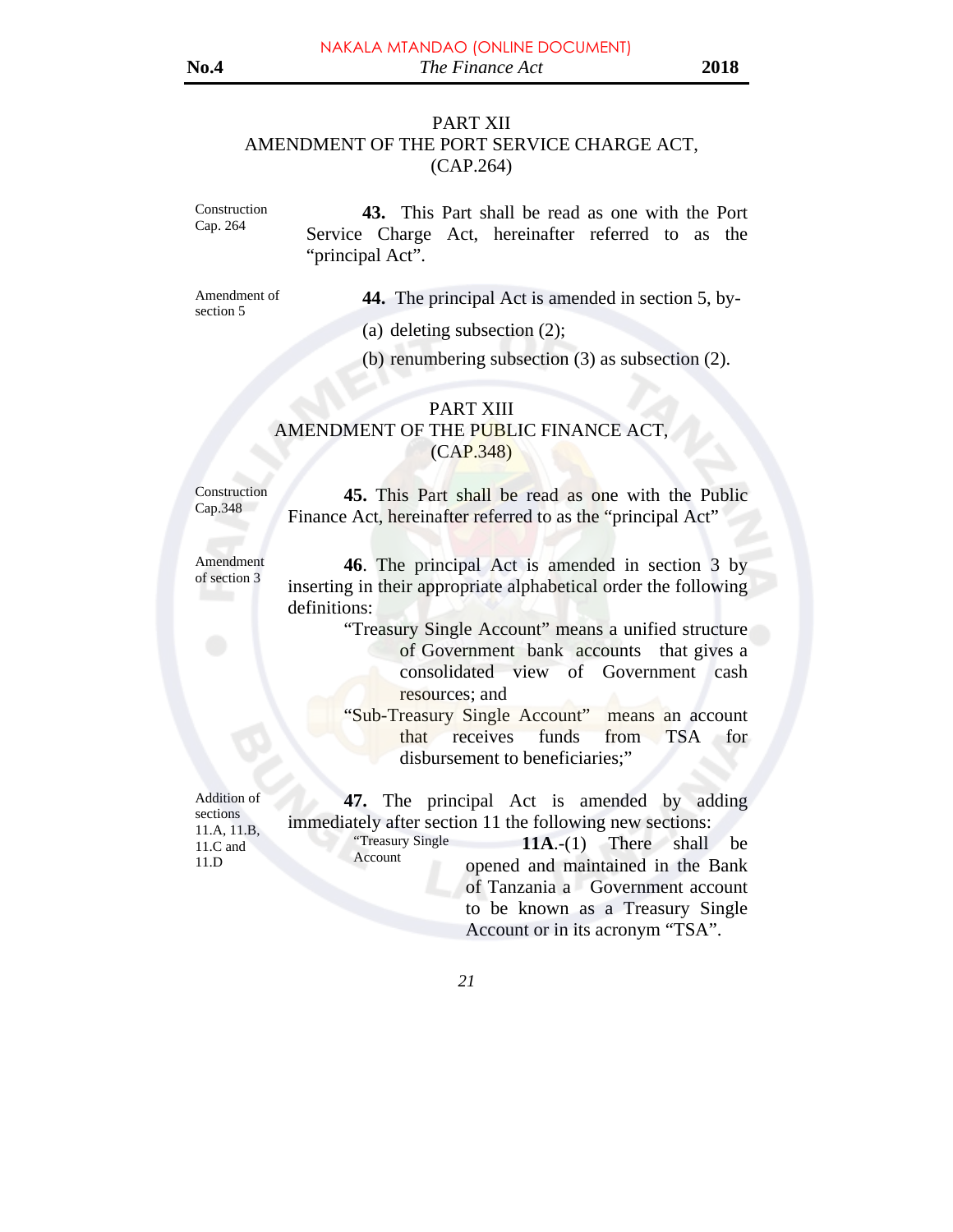(2) The Accountant General shall open, operate and manage the account under subsection (1).

Functions of Treasury Single Account

**11B**.-(1) Functions of the Treasury Single Account shall be-

- (a) to receive all moneys released from the Consolidated Fund;
- (b) to remit moneys to Sub-TSA;
- (c) to receive unspent and unapplied moneys from Sub-TSA.
- (2) For purposes of this

section-

- (a) unspent funds means funds that were deposited in the Government account and the intended beneficiary failed to utilise the funds; and
- (b) unapplied funds means funds that were previously sent to a commercial bank that failed to be applied to the intended account.

Treasury Single Account Regulations

**11C**.-(1) The Minister may make regulations for proper and effective implementation of sections 11A and 11 B.

 (2) Without prejudice to generality of subsection (1), the Minister may make regulations prescribing-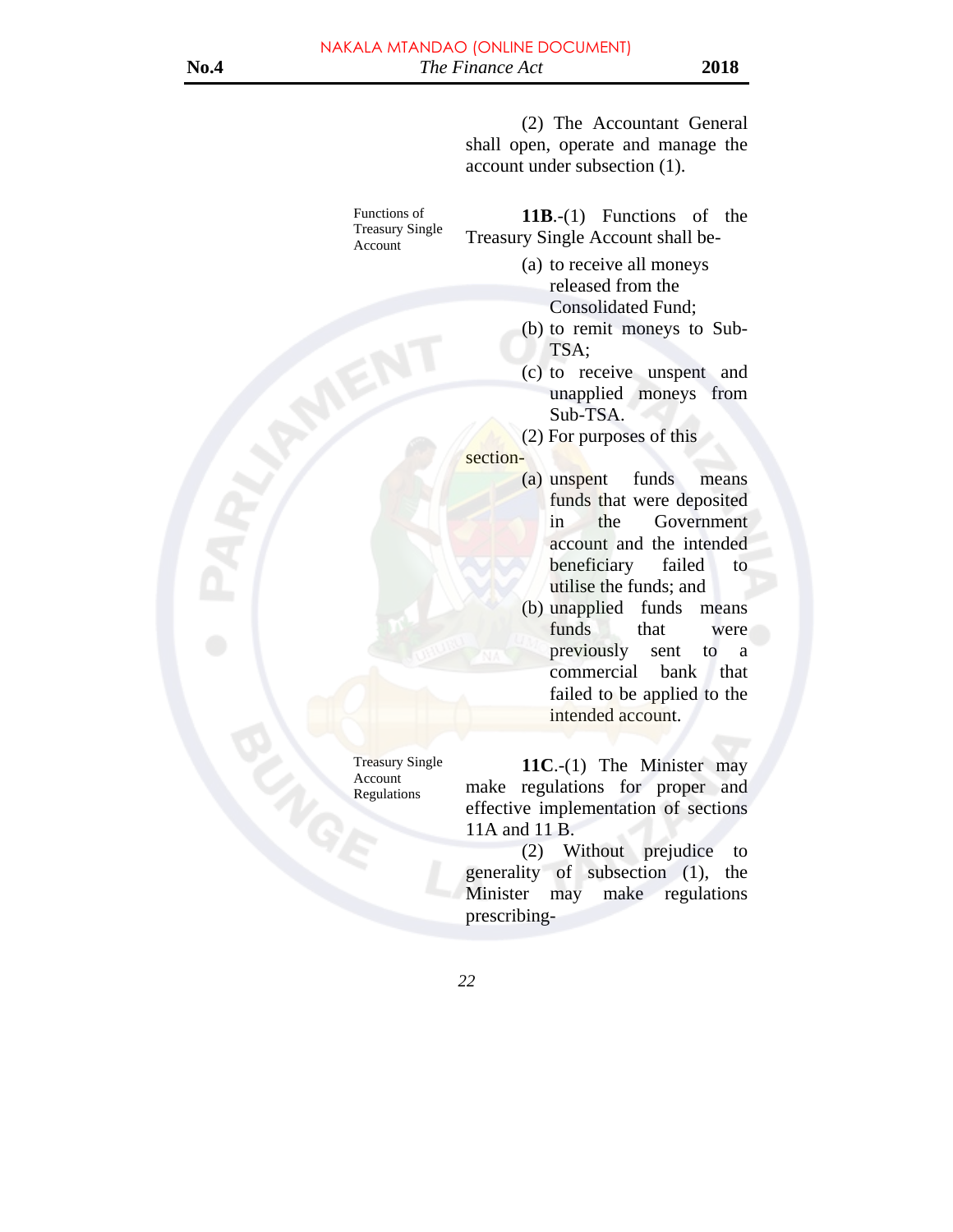- (a) the role of Paymaster General to the Treasury Single Account;
- (b) the manner and procedures for funding of TSA and Sub TSA account;
- (c) setting and control of daily expenditure limits;
- (d) the manner and procedure in relation to processing and remittance of funds;
- (e) handling of unspent and unapplied balances; and
- (f) any matter incidental to or connected to the Treasury Single Account.

Operation of TSA

**11D**. The Treasury Single Account shall come into effect within six months from the date of coming into operation of this Act."

 Amendment of section 12

**48.** The principal Act is amended in section 12 by adding immediately after subsection (1) the following proviso:

> "Provided that, this subsection shall not apply to amounts allocated to the fund from the Consolidated Fund and any other funds or moneys referred to under Article 135(2) of the Constitution".

# PART XIV AMENDMENT OF THE ROAD AND FUEL TOLLS ACT, (CAP.220)

Construction Cap.220

**49.** This Part shall be read as one with the Road and Fuel Tolls Act, hereinafter referred to as the "principal Act".

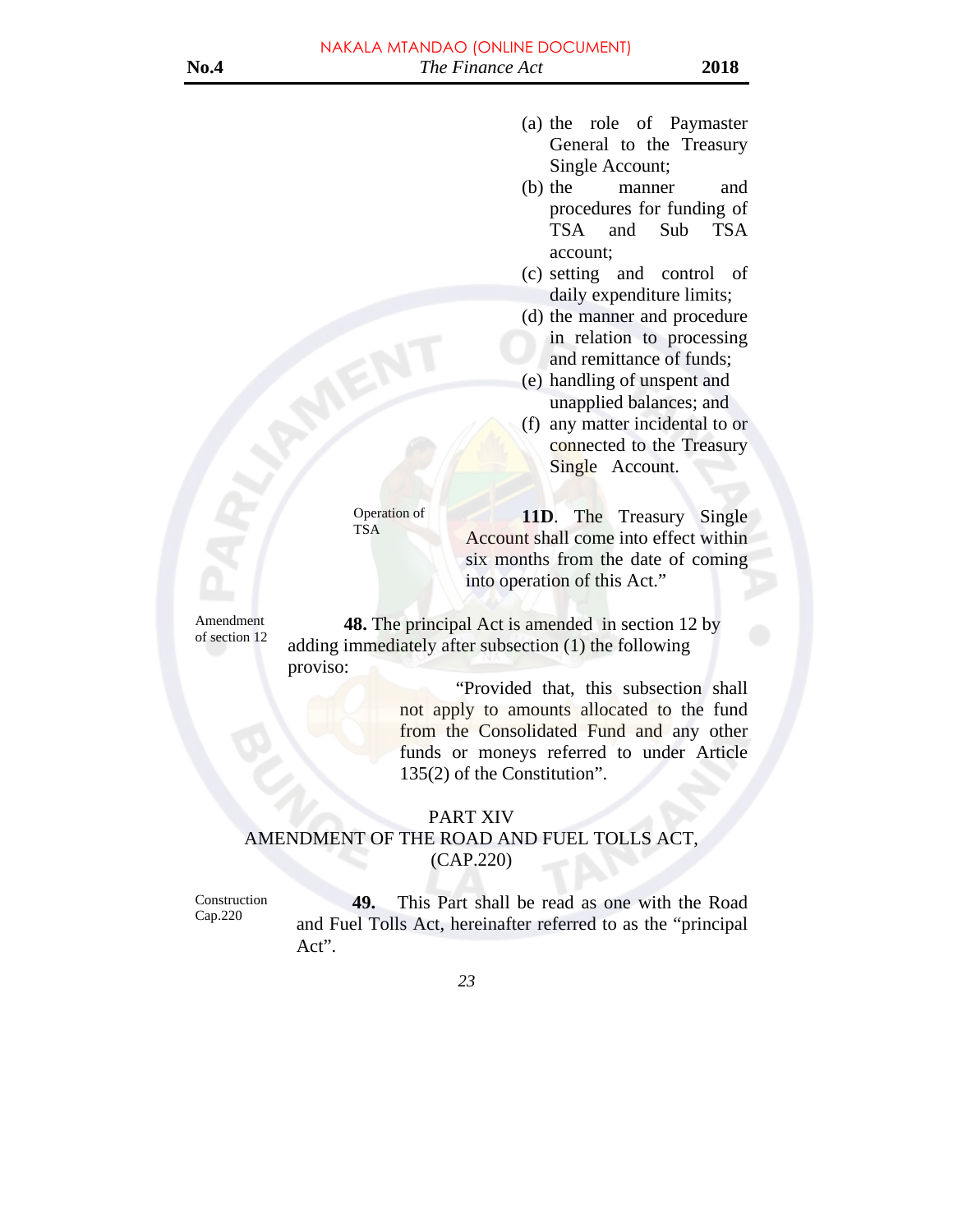General amendment

section 3

**50**. The principal Act is amended generally by deleting the words "other agencies" wherever they appear in the Act and substituting for them the word "agency".

Amendment of **51**. The principal Act is amended in section 3 by deleting the definitions of the terms "road agency" and "TANROADS" and substituting for them the following:

> ""road agency" means TANROADS or any local government authority and includes any institution or body established for purposes of development, maintenance or management of classified roads;

> "TANROADS" means the Tanzania National Road Agency established under the Executive Agencies Act;"

Amendment of section 4

Amendment of section 5

**52.** The principal Act is amended in section 4 by deleting subsection (3) and substituting for it the following:

 "(3) At least ninety percent of the money deposited in the Fund shall be used for maintenance and emergency repair of classified roads and related administrative costs in the Mainland Tanzania in accordance with approved operational plans and budget of the road agency as approved by the Parliament."

**53.** The principal Act is amended in section 5, by-

- (a) deleting the words "Road Fund Accountant" and substituting for them the words "Senior officers" appearing in subsection (4);
- (b) adding immediately after subsection (4) the following:

 "(5) In performing their duty of ensuring collection, all toll collectors of the Fund under this Act shall submit monthly reports to the Board.";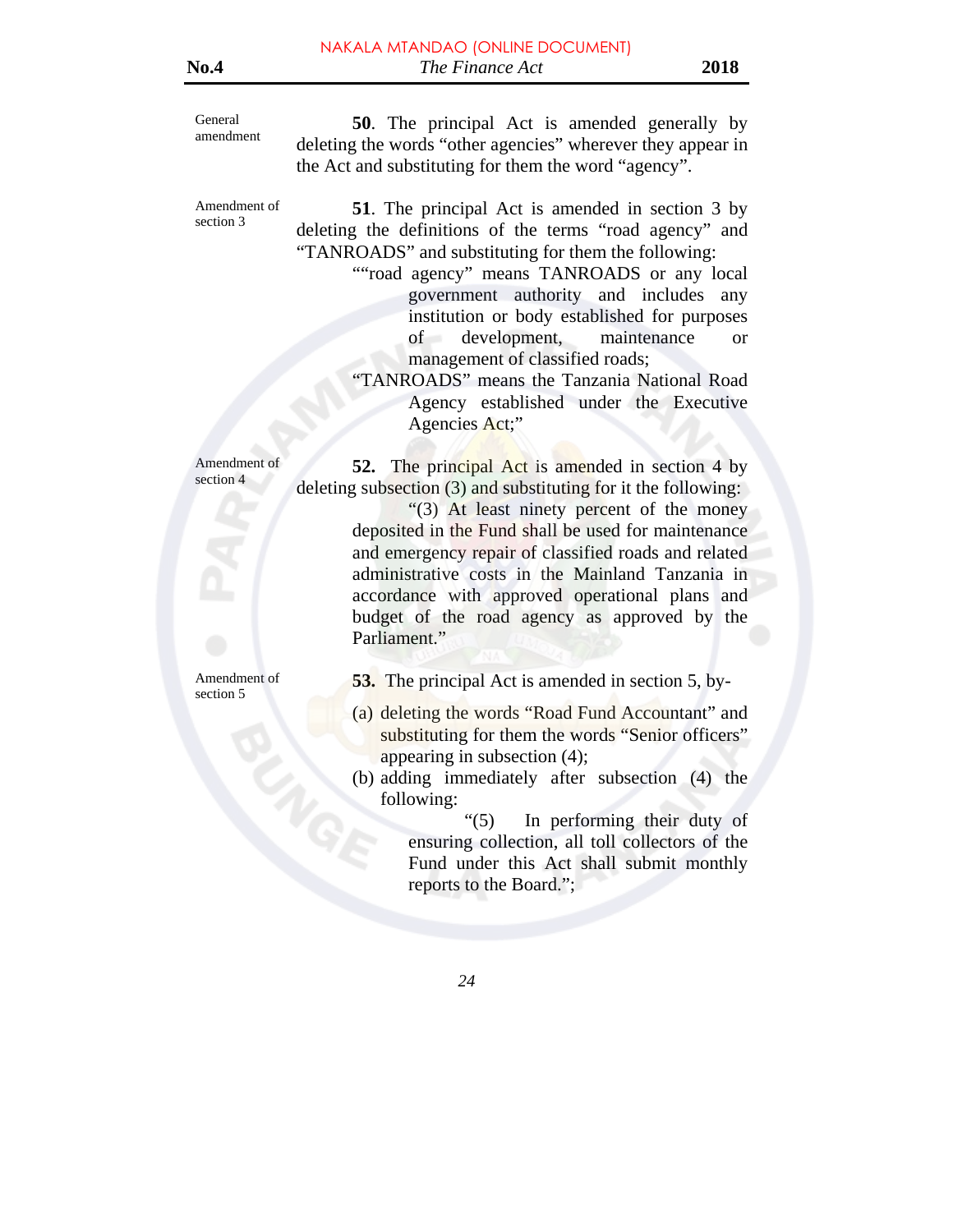(c) adding immediately after the word "Minister" appearing in subsections (6) and (7) the words "responsible for roads".

Amendment of section 6

**54.** The principal Act is amended in section 6 by deleting the words "not more than two" appearing in subsection  $(1)$ .

Amendment of the section 14

**55.** The principal Act is amended in section 14(1) by adding immediately after paragraph (d) the following:

- "(e) fraudulently or forcibly drive a vehicle through a toll station without paying the toll;
- (f) fraudulently discharge imported fuel out of a toll station without paying the toll;
- (g) having collected any toll, fail or refuse to remit the toll to the Commissioner or to any other authorised person;

(h) use exempted fuel for purposes other than the intended purposes."

Addition of new section 14A

"Misuse "Misuse"<br>
of Fund

of Fund

**56.** The principal Act is amended by adding immediately after section 14 the following new section:

> **14A**. Any person who misuses money deposited in the Fund upon conviction shall be liable to a fine equivalent to the amount misused or for imprisonment for a term of not less than five years or to both.".

**57.** The principal Act is amended in paragraph 1 of the Fourth Schedule, by-

- (a) deleting the words "and the Chief Executive" appearing in subparagraph (1);
- (b) adding immediately after subparagraph (2) the following subparagraph:

Amendment of Fourth Schedule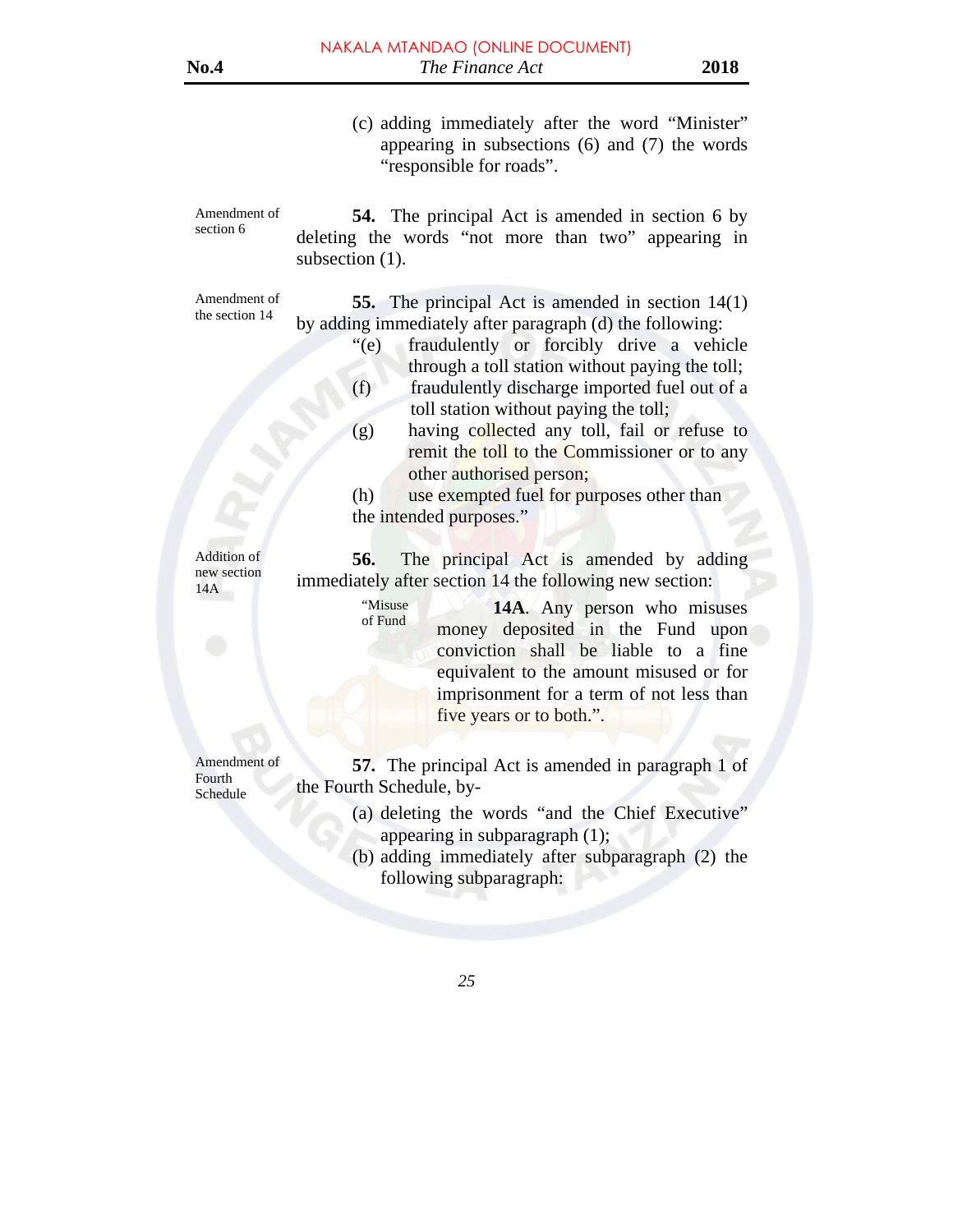> "(3) The members shall elect a vice chairman of the Board from amongst their number."

(c) renumbering subparagraphs  $(3)$ ,  $(4)$ ,  $(5)$  and  $(6)$ as subparagraphs  $(4)$ ,  $(5)$ ,  $(6)$  and  $(7)$ respectively.

## PART XV AMENDMENT OF THE TANZANIA REVENUE AUTHORITY ACT, (CAP. 399)

Construction Cap. 399

**58.** This Part shall be read as one with the Tanzania Revenue Authority Act, hereinafter referred to as the "principal Act".

Amendment of section 20

**59**. The principal Act is amended in section 20, by-

- (a) deleting the words "or other commissioners" appearing in the marginal note and substituting for them the word "directors";
- (b) deleting the words "or other commissioners" wherever they appear in this section and substituting for them the word "directors".

Amendment of section 33

**60**. The principal Act is amended in section 33, by-

- (a) deleting subsection (2); and
- (b) designating the contents of subsection (1) as section 33.

Repeal of section 35

**61**. The principal Act is amended by repealing section 35.

#### PART XVI

# AMENDMENT OF THE TAX ADMINISTRATION ACT, (CAP. 438)

Construction Cap. 438

**62**. This Part shall be read as one with the Tax Administration Act, hereinafter referred to as the "principal Act".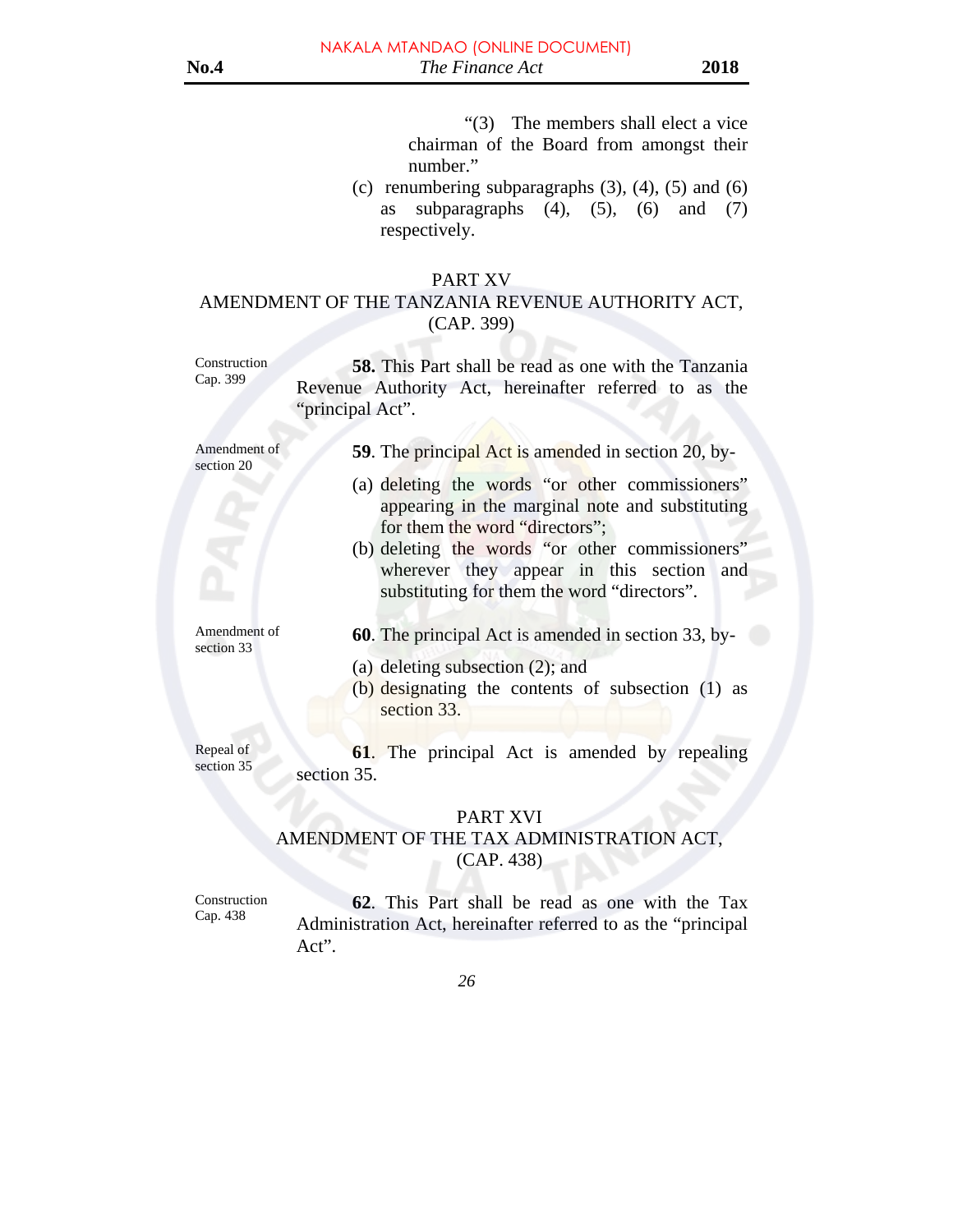| Amendment of<br>section 24 | <b>63</b> . The principal Act is amended in section 24, by-<br>(a) adding immediately after subsection (5) the<br>following-<br>"(6) The particulars to be furnished in<br>respect of an application for a Taxpayer<br>Identification Number shall not be a basis for<br>assessment of tax.":<br>(b) renumbering subsection $(6)$ as subsection $(7)$ .                                                                                                                                                                                                                                                                                        |
|----------------------------|------------------------------------------------------------------------------------------------------------------------------------------------------------------------------------------------------------------------------------------------------------------------------------------------------------------------------------------------------------------------------------------------------------------------------------------------------------------------------------------------------------------------------------------------------------------------------------------------------------------------------------------------|
| Amendment of<br>section 65 | <b>64.</b> The principal Act is amended in section $65(1)$ by<br>deleting the words "within a period of twelve months prior<br>to the entity" and substituting for them the words "during<br>the time of occurrence of the".                                                                                                                                                                                                                                                                                                                                                                                                                   |
| Amendment of<br>section 70 | <b>65.</b> The principal Act is amended in section 70, by-<br>(a) designating the contents of section 70<br><b>as</b><br>subsection $(1)$ ;<br>(b) deleting the words "except that in the case of<br>interest, the remission shall not exceed fifty<br>percent of the total interest amount" appearing<br>in subsection (1) as designated;<br>(c) adding immediately after subsection (1)<br>as<br>designated the following-<br>$\degree$ (2) The Minister<br>by<br>may,<br>regulations or order published in the Gazette,<br>prescribe eligibility, duration and procedure<br>of accessing the remission provided for<br>under this section." |
|                            | PART XVII<br>AMENDMENT OF THE VALUE ADDED TAX ACT,<br>(CAP. 148)                                                                                                                                                                                                                                                                                                                                                                                                                                                                                                                                                                               |
| Construction<br>Cap.148    | This Part shall be read as one with the<br>66.<br>Value Added Tax Act, hereinafter referred to as the<br>"principal Act".                                                                                                                                                                                                                                                                                                                                                                                                                                                                                                                      |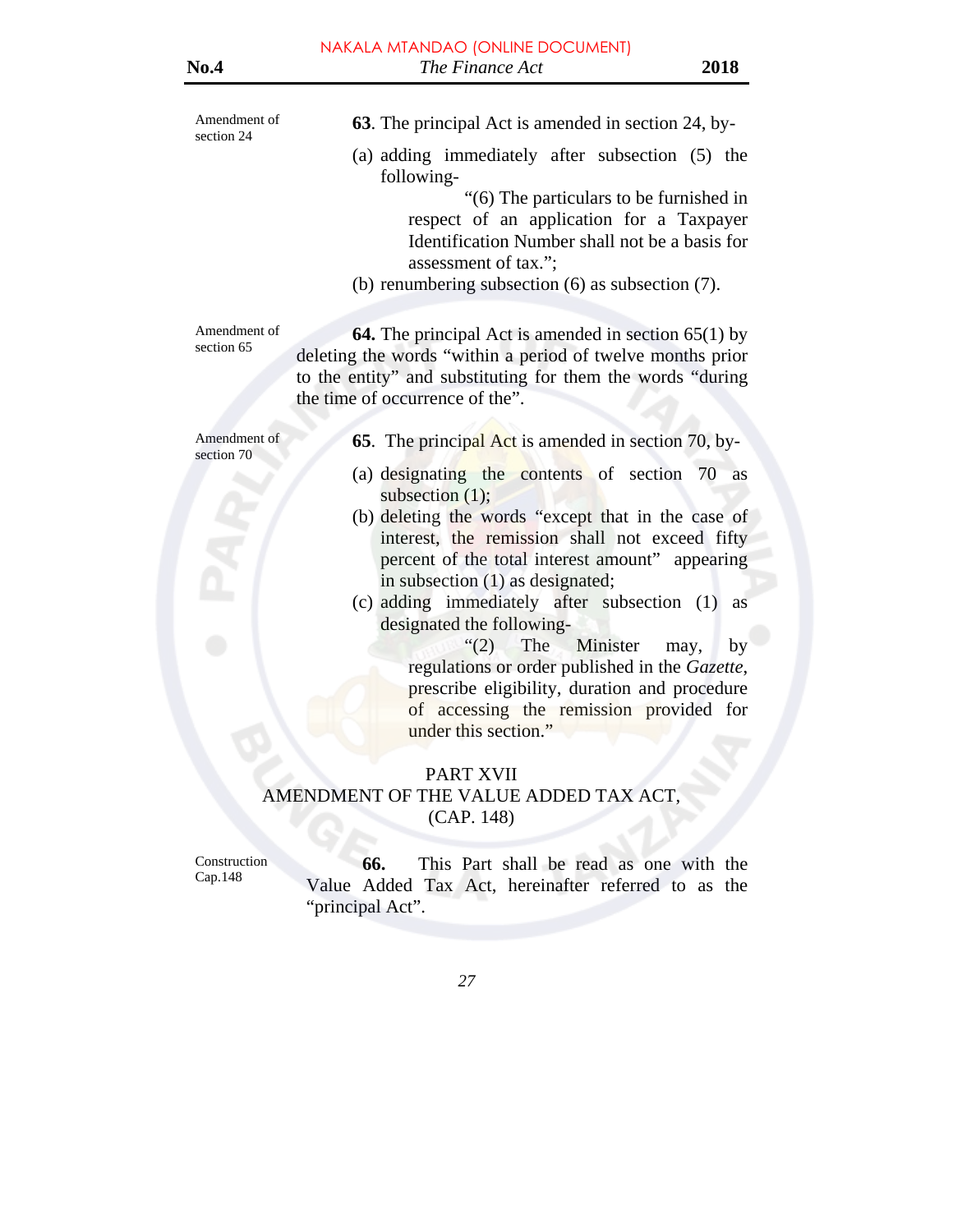| Amendment of<br>section 6  | 67.<br>it the following:<br>" $(i)$ | The principal Act is amended in section<br>$6(2)(a)$ by deleting subparagraph (ii) and substituting for<br>concessional loan, non concessional loan or<br>grant through an agreement between the<br>Government of the United Republic of<br>and another government<br>Tanzania<br>representative of another government,<br>donor or lender of concessional loan or non | <b>or</b>  |
|----------------------------|-------------------------------------|------------------------------------------------------------------------------------------------------------------------------------------------------------------------------------------------------------------------------------------------------------------------------------------------------------------------------------------------------------------------|------------|
| Cap.134                    | (iii)                               | concessional loan, or<br>a grant agreement duly approved by the<br>Minister in accordance with the provisions<br>of the Government Loans, Grants and<br>Guarantees Act entered between<br>government authority and a donor."                                                                                                                                           | local      |
| Amendment of<br>section 85 | 68.<br>by-<br>(a) deleting<br>and   | The principal Act is amended in section 85,<br>the<br>words<br>"and<br>organisation" appearing in the marginal note;<br>(b) deleting the words "non-profit organisation"<br>appearing in subsection $(1)(a)$ .                                                                                                                                                         | non-profit |
| Amendment of<br>Schedule   | 69.<br>the Schedule -               | The principal Act is amended in Part I of<br>(a) in item 3, by adding immediately after sub-item<br>33 the following new sub-item:                                                                                                                                                                                                                                     |            |
|                            | 34.                                 | Oil-cake of soya beans                                                                                                                                                                                                                                                                                                                                                 | 2304.00.00 |
|                            | 35.                                 | Oil-cake<br>and<br>other solid                                                                                                                                                                                                                                                                                                                                         | 2306.10.00 |
|                            |                                     | residues of cotton seeds                                                                                                                                                                                                                                                                                                                                               |            |
|                            | 36.                                 | and<br>Oil-cake<br>other<br>solid<br>residues of sunflower seeds                                                                                                                                                                                                                                                                                                       | 2306.30.00 |
|                            | 37.                                 | Maize Bran                                                                                                                                                                                                                                                                                                                                                             | 2302.10.00 |
|                            | 38.                                 | <b>Wheat Bran</b>                                                                                                                                                                                                                                                                                                                                                      | 2302.30.00 |
|                            | 39.                                 | Lysine                                                                                                                                                                                                                                                                                                                                                                 | 2922.41.00 |
|                            |                                     |                                                                                                                                                                                                                                                                                                                                                                        |            |

*28*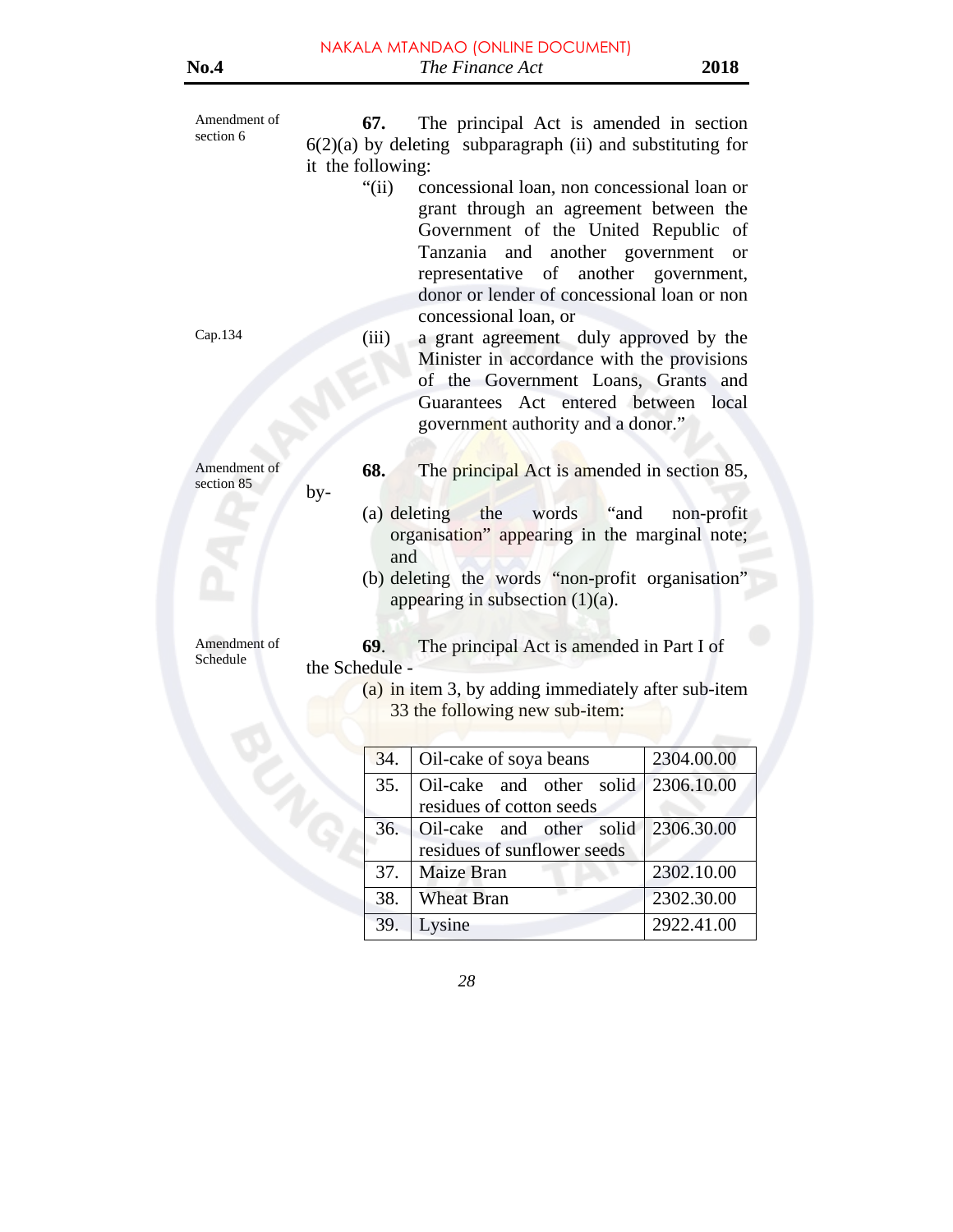| 41.   Mycotoxin binders | 3824.10.00 |
|-------------------------|------------|
| 42. Pollard             | 2309.90.10 |
| 43. Rice Bran           | 2306.90.90 |
| 44. Cotton cake         | 2304.00.00 |

(b) by deleting item 7 and substituting for it the following:

**"7**. Medicine or pharmaceutical products

|                                                     | Essential Human and veterinary medicine,    |          |  |             |  |  |  |  |
|-----------------------------------------------------|---------------------------------------------|----------|--|-------------|--|--|--|--|
|                                                     | drugs, medical equipment and packaging      |          |  |             |  |  |  |  |
|                                                     | material which have been approved by the    |          |  |             |  |  |  |  |
|                                                     | Minister responsible for health:            |          |  |             |  |  |  |  |
|                                                     | Provided that, the packaging material       |          |  |             |  |  |  |  |
|                                                     | specifically designed for packing<br>is     |          |  |             |  |  |  |  |
|                                                     | pharmaceutical products and printed for use |          |  |             |  |  |  |  |
|                                                     | by a local manufacturer whose name appears  |          |  |             |  |  |  |  |
|                                                     | on the packaging material.                  |          |  |             |  |  |  |  |
| 2.                                                  | Food supplements or Vitamins supplied to    |          |  |             |  |  |  |  |
|                                                     | the Government."                            |          |  |             |  |  |  |  |
| (c) in item 8, by adding immediately after sub-item |                                             |          |  |             |  |  |  |  |
| 10 the following new sub-item:                      |                                             |          |  |             |  |  |  |  |
|                                                     | 11                                          | Sanitary |  | 9619.00.10" |  |  |  |  |
|                                                     |                                             | Pads     |  |             |  |  |  |  |
|                                                     |                                             |          |  |             |  |  |  |  |
|                                                     |                                             |          |  |             |  |  |  |  |

(d) in item 15, by deleting sub item 4 and substituting for it the following:

| $\zeta$ $\zeta$ | MSP) |  | Petrol (MSR and $2710.12.10$<br>2710.12.20" | and |
|-----------------|------|--|---------------------------------------------|-----|
|                 |      |  |                                             |     |
|                 |      |  |                                             |     |
|                 |      |  |                                             |     |